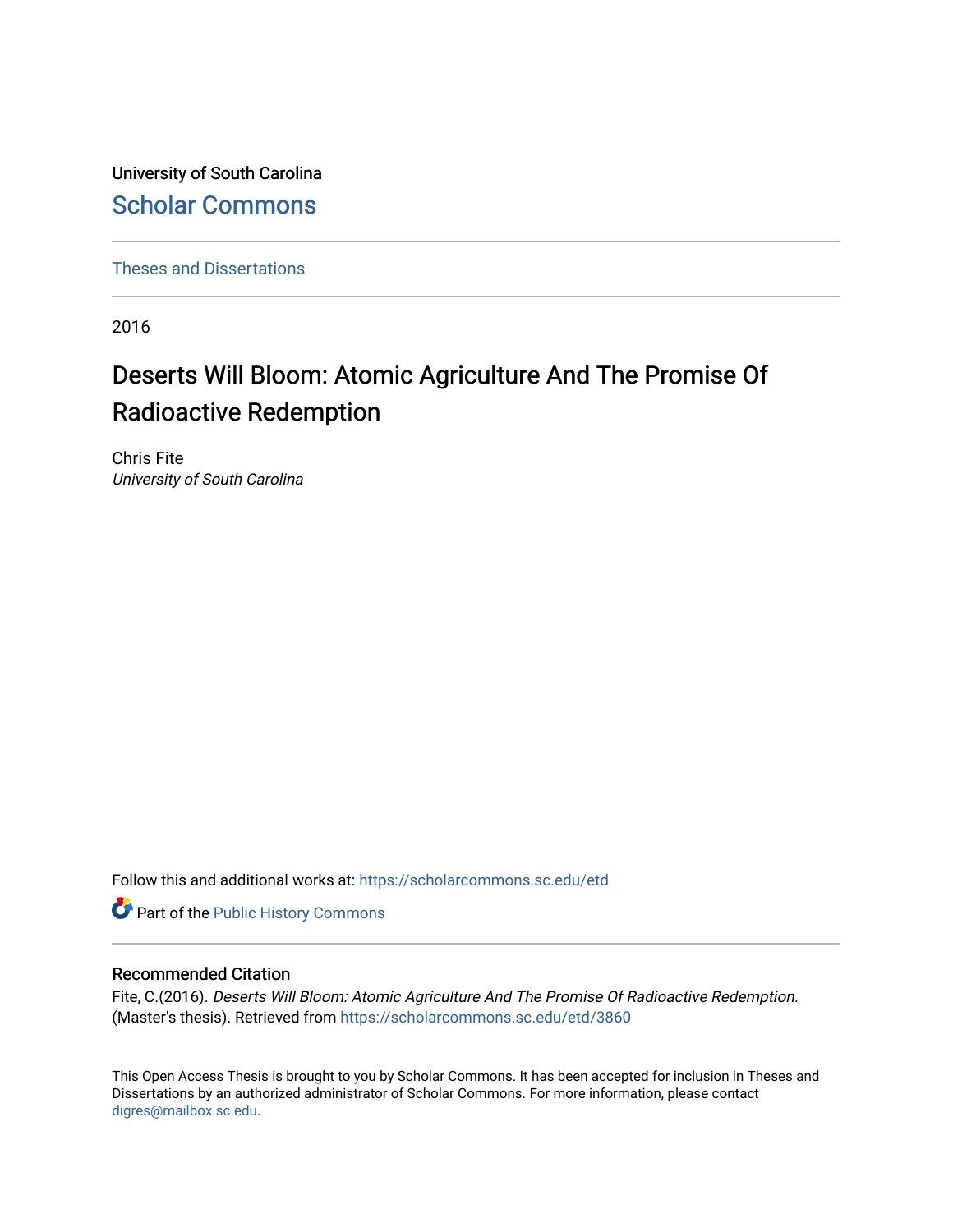# DESERTS WILL BLOOM: ATOMIC AGRICULTURE AND THE PROMISE OF RADIOACTIVE REDEMPTION

by

Chris Fite

Bachelor of Arts Samford University, 2011

Submitted in Partial Fulfillment of the Requirements

For the Degree of Master of Arts in

Public History

College of Arts and Sciences

University of South Carolina

2016

Accepted by:

Thomas Lekan, Director of Thesis

Allison Marsh, Reader

Paul Allen Miller, Vice Provost and Interim Dean of Graduate Studies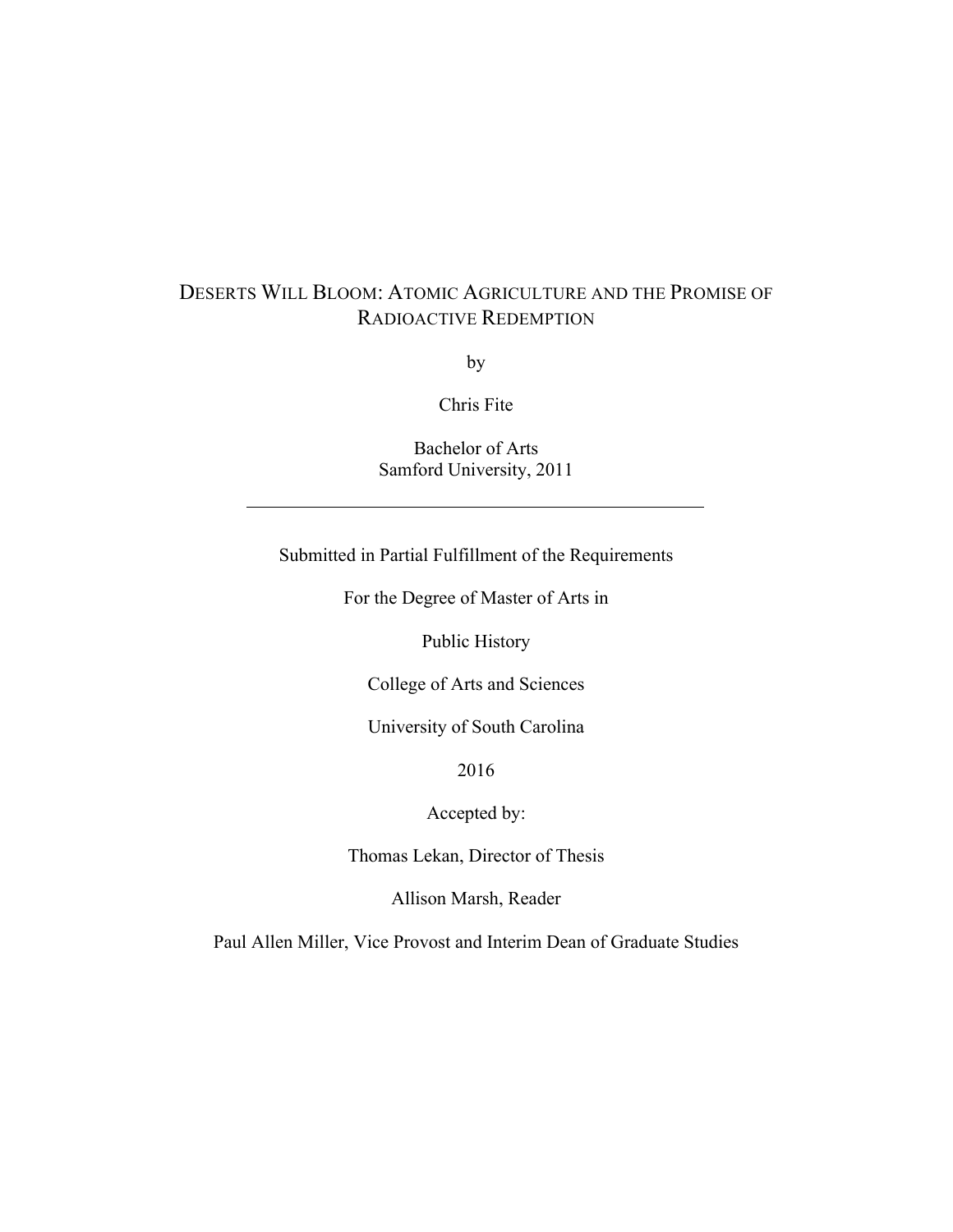© Copyright by Chris Fite, 2016 All Rights Reserved.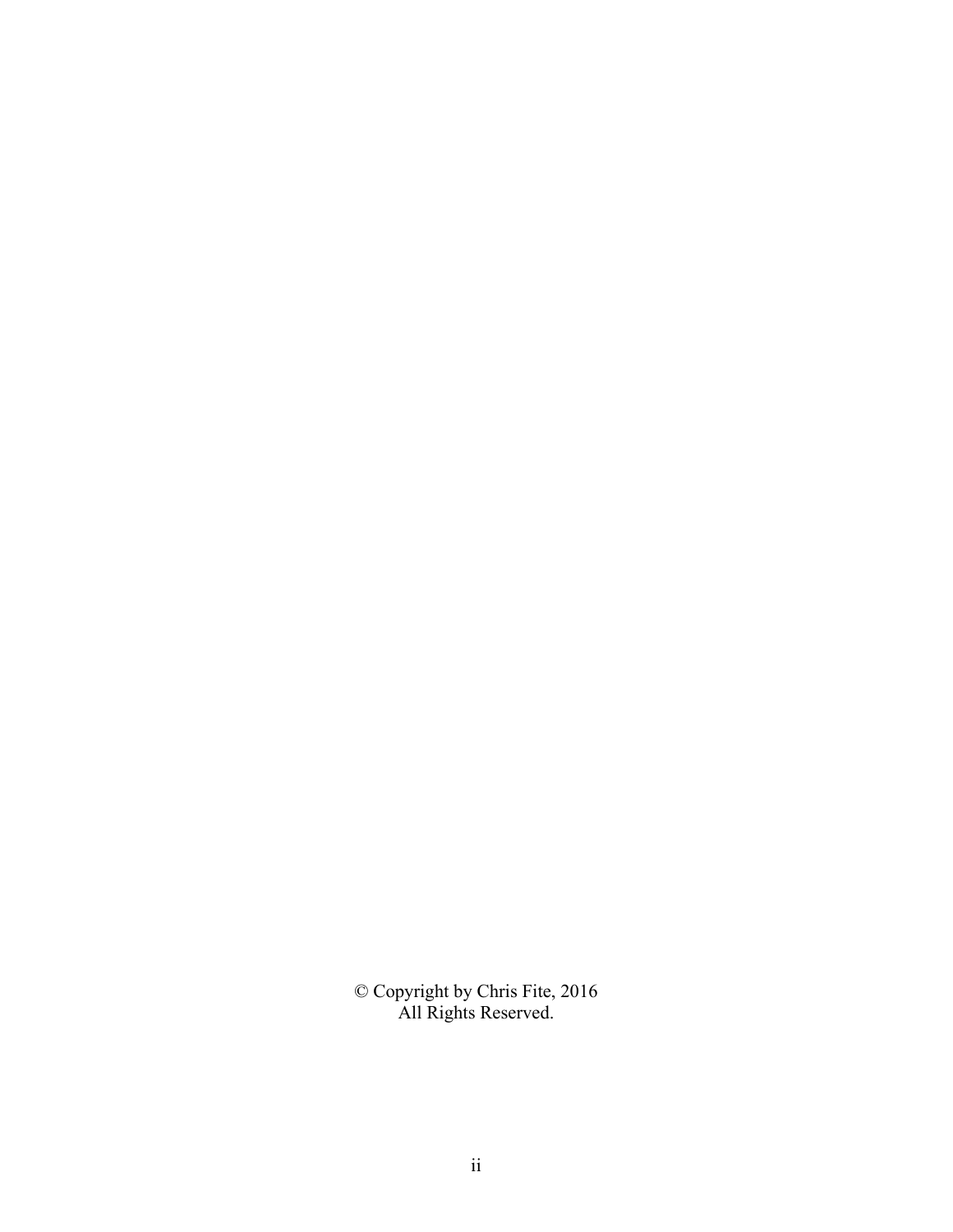### ACKNOWLEDGEMENTS

First of all, thank you to my advisors, Thomas Lekan and Allison Marsh, whose mentoring over the past three years went well beyond the development of my M.A. thesis. Their teaching and personal examples guided me in my growth as a scholar and showed me the role that history can play in public discourse and everyday life. I would also like to thank others who have read and commented on this paper at various stages: Woody Holton, Carter Bruns, Nancy Mitchell, Neil Oatsvall, Mark Cooper, and Peter Liebhold. Any errors are, of course, mine alone. None of my work would be possible without the librarians, archivists, and curators who make historical sources available and accessible. I extend special thanks to staff at the National Agricultural Library, Library of Congress, Thomas Cooper Library, Moving Image Research Collections, Internet Archive, HathiTrust Digital Library, and U.S. Department of Energy OpenNet. On a personal note, thank you to friends and colleagues at USC and in the Columbia area for your camaraderie and generosity, thank you to my parents for enthusiastic and unwavering support of my academic endeavors, and thank you to Holly Genovese for the encouragement and joy you bring me every day.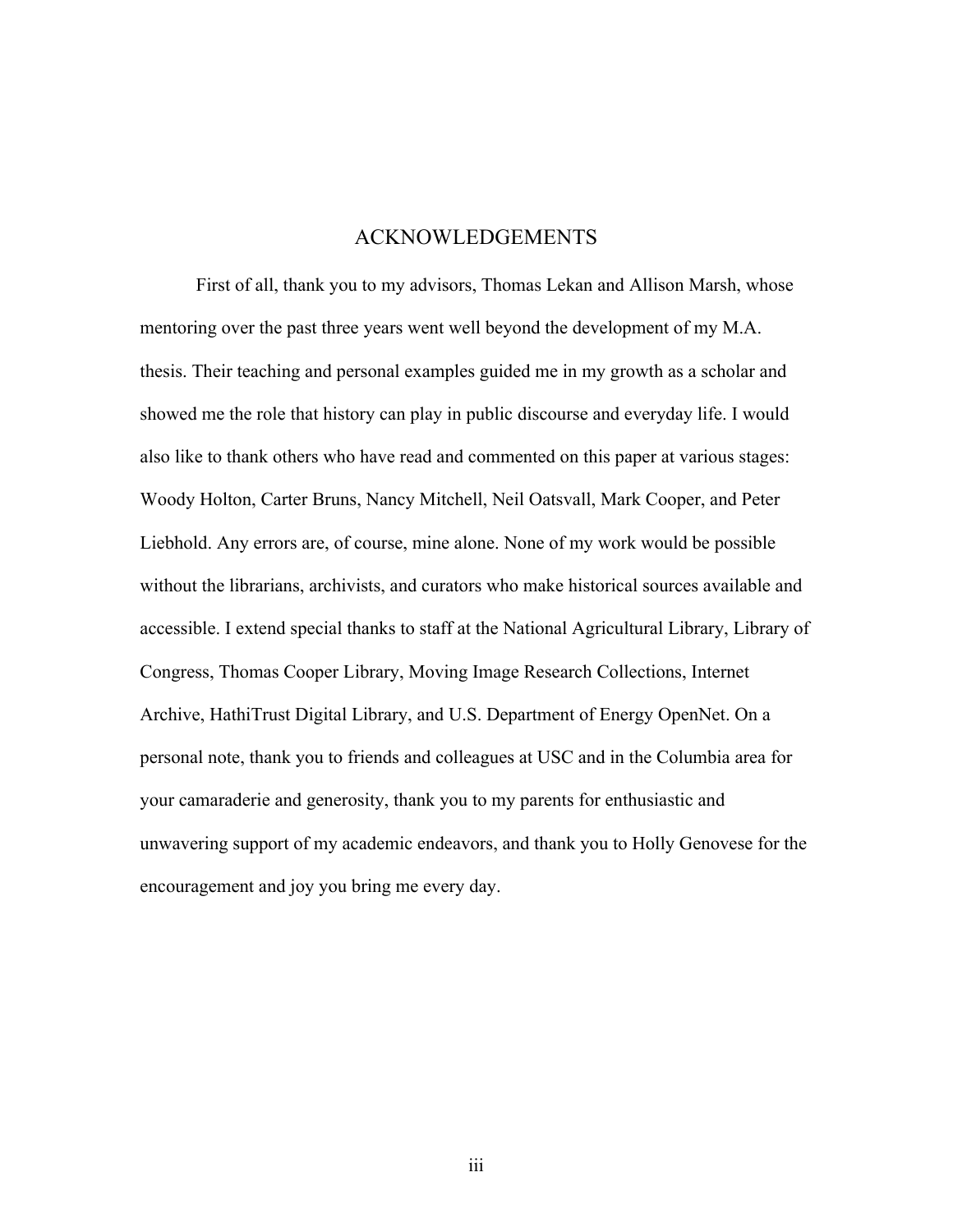## ABSTRACT

This paper examines the rhetorical and visual strategies used in marketing atomic agriculture to the American public from the 1940s to the 1960s. The term "atomic agriculture" refers to various agricultural research programs that used radioactive materials, particularly radioisotope tracing and mutation breeding. In print and on screen, atomic boosters from government and industry offered the promise of a better world made possible by applying atomic energy to agriculture. I argue that the proponents of atomic agriculture combined futurism and nostalgia to create a techno-pastoral vision. They hearkened back to the nineteenth century while simultaneously imagining a bright postwar future. Moreover, they drew upon longstanding literary and visual devices, from anthropomorphism to Edenic restoration narratives. At times, however, their optimism about atomic cultivation vied with fears about radioactive contamination of the food supply. This darker counter-narrative was not incidental either. As with other images of the so-called peaceful atom, promoters were addressing public anxiety and ambivalence about its uses. Admittedly, research programs did produce substantial results, including insights on photosynthesis and new crop varieties. Yet, the only atomic blooms in deserts came from mushroom clouds, and rather than creating fertile farmland, industrial giants contaminated arable land with radiation. The promise of atomic agriculture was one of radioactive redemption, but it advertised a utopian future that never arrived.

iv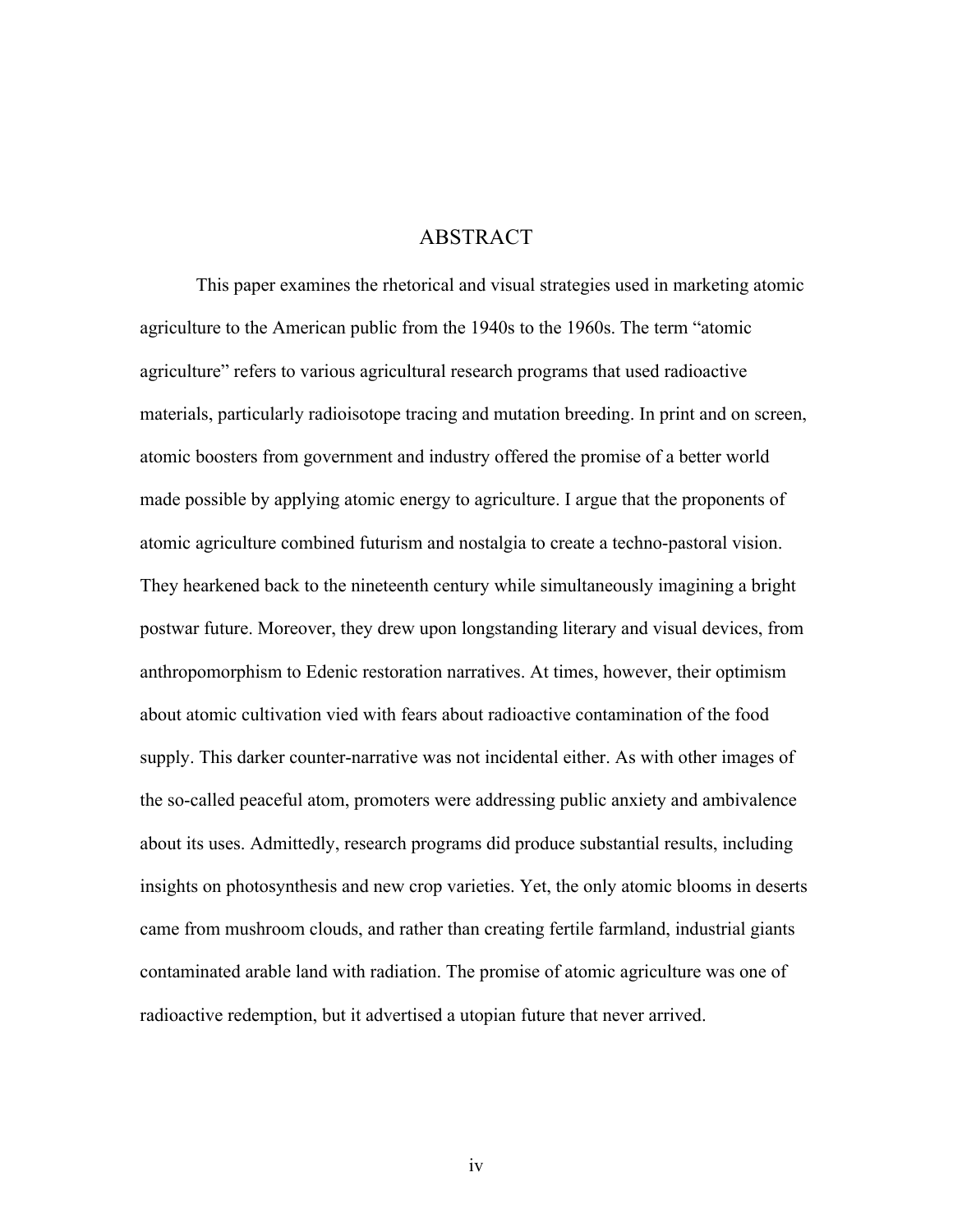# TABLE OF CONTENTS

| CHAPTER 2: INDUSTRIALIZED NATURE AND NUCLEAR DIPLOMACY 15 |  |
|-----------------------------------------------------------|--|
|                                                           |  |
|                                                           |  |
|                                                           |  |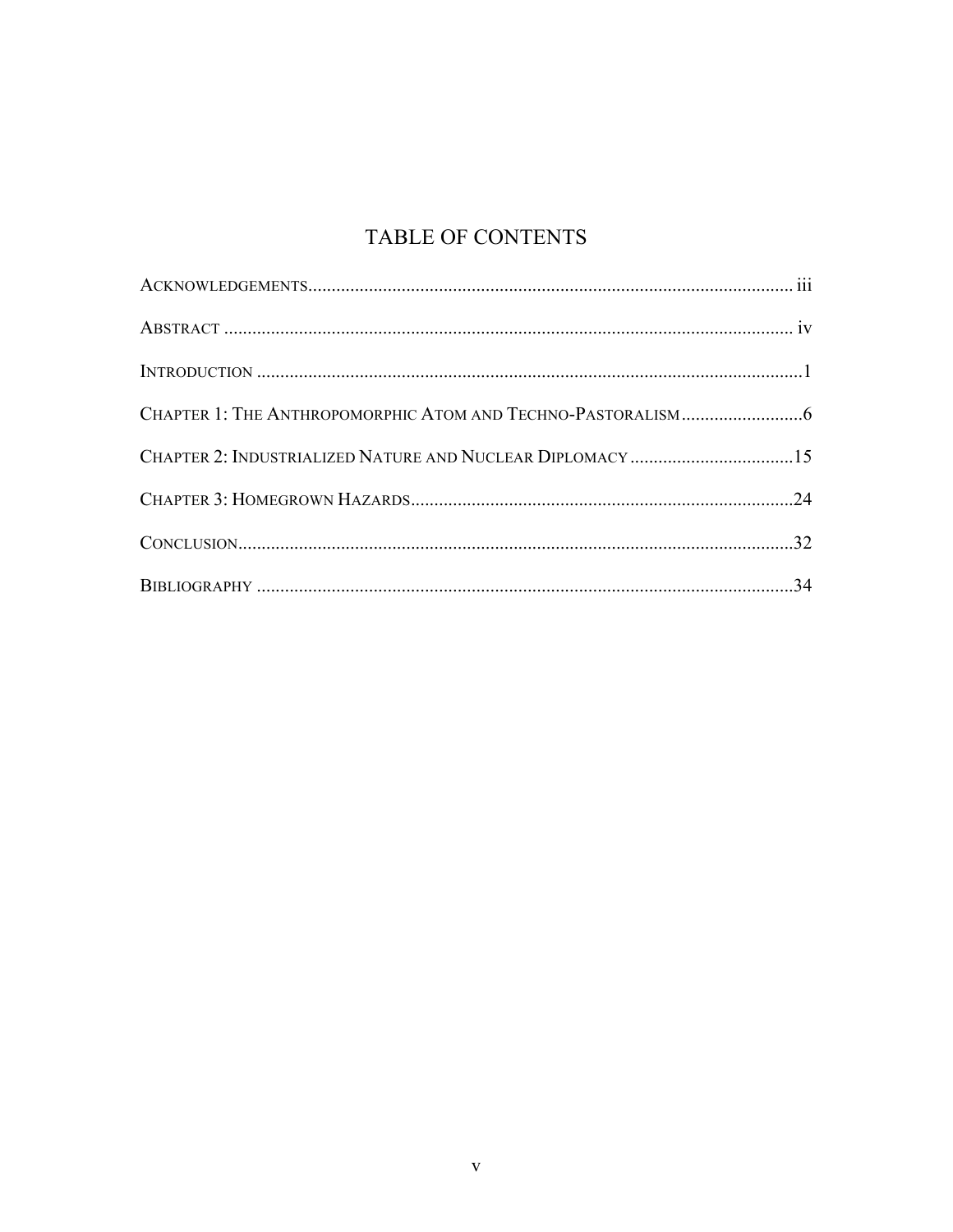#### INTRODUCTION

On March 31, 1954, Congressman Carl Hinshaw convened hearings before the Subcommittee on Research and Development of the Joint Committee on Atomic Energy. The subcommittee had gathered to hear testimony on agricultural applications for atomic science. Scientists from the Atomic Energy Commission (AEC), U.S. Department of Agriculture (USDA), and several land-grant universities reported on the use of atomic science in agricultural research. In his opening remarks, Hinshaw called these public hearings "a refreshing departure from the closed-door approach which we have had to take in so many atomic-energy matters."<sup>1</sup>

Over the course of two days, ten expert witnesses enthusiastically described the progress of research in several areas. Radioisotope tracing allowed scientists to track the movement of elements through crops and livestock, while mutation breeding allowed them to induce genetic mutations in plants, selecting desirable mutations for inclusion in new crop varieties.<sup>2</sup> Pilot programs both in pest control and food preservation used

 <sup>1</sup> U.S. Congress, Joint Committee on Atomic Energy, Subcommittee on Research and Development, *The Contribution of Atomic Energy to Agriculture*, 83 Cong., 2 sess., March 31, 1954, 1.

<sup>2</sup> For the history of radioisotope tracing in the life sciences, see Angela N. H. Creager, *Life Atomic: A History of Radioisotopes in Science and Medicine* (Chicago: University of Chicago Press, 2013). For more on mutation breeding, see Helen Anne Curry, "Industrial Evolution: Mechanical and Biological Innovation at the General Electric Research Laboratory," *Technology and Culture* 54, no. 4 (2013): 746–81; "Radiation and Restoration; Or, How Best to Make a Blight-Resistant Chestnut Tree," *Environmental History* 19, no. 2 (April 2014): 217–38; "Atoms in Agriculture: A Study of Scientific Innovation Between Technological Systems," *Historical Studies in the Natural Sciences* 46, no. 2 (April 2016): 119–53. Curry has a forthcoming book on the history of mutation breeding, *Evolution Made to Order: Plant Breeding and Technological Innovation in Twentieth Century America* (Chicago: University of Chicago Press, 2016).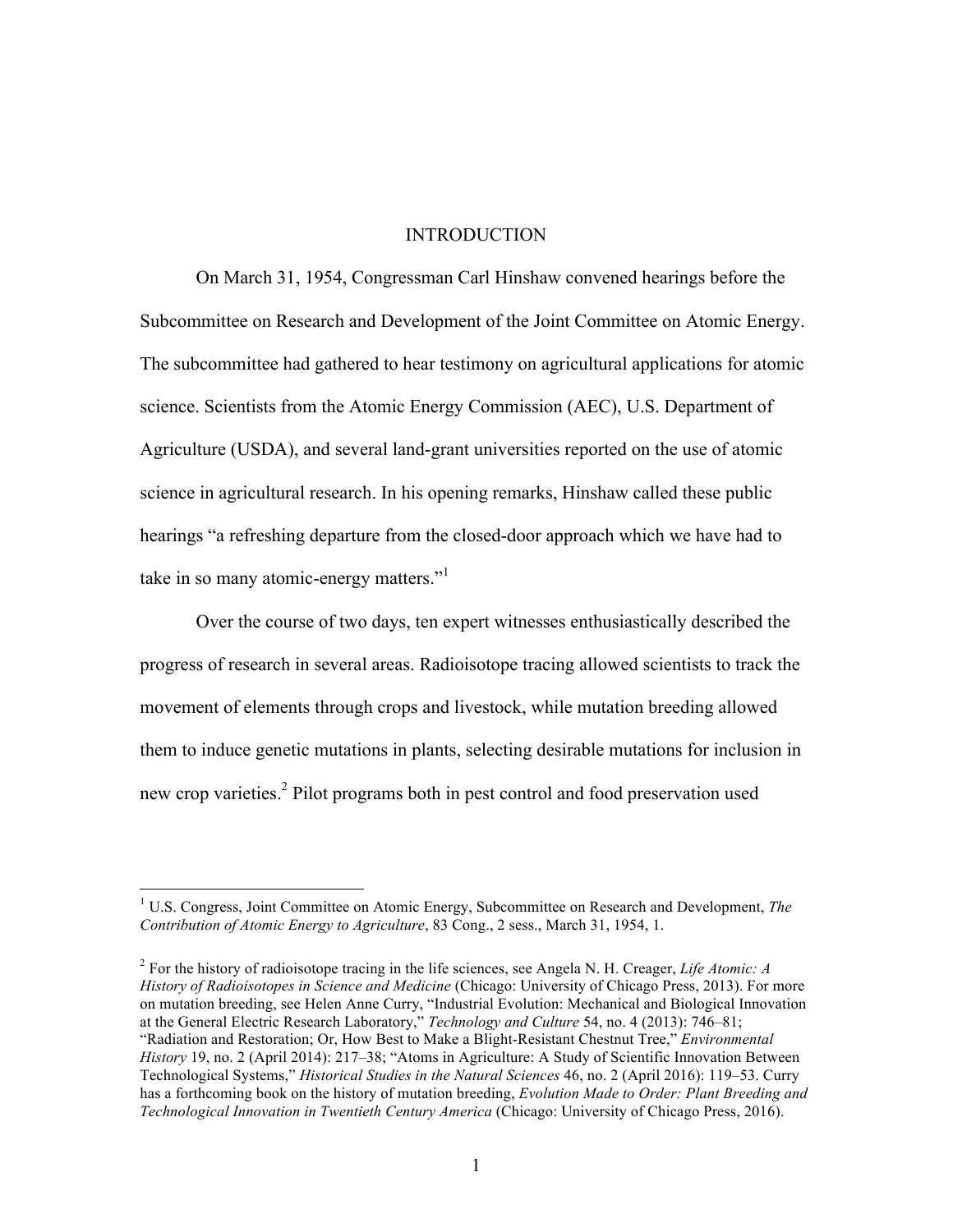irradiation to eliminate unwanted organisms, either sterilizing agricultural pests or killing harmful microbes in food. $3$ 

AEC chairman Lewis Strauss attended the second day of hearings. Earlier that week, Strauss had claimed that thermonuclear weapons permitted "the enhancement of our military capability to the point where we should soon be more free to increase our emphasis on the peaceful uses of atomic power at home and abroad."<sup>4</sup> Despite the softened tone, however, Strauss was no less of a Cold Warrior. Within a month, he convened an entirely different set of hearings, closed to the public and decidedly inquisitional in tone. In April 1954, he spearheaded the high-profile security review of J. Robert Oppenheimer, scientific director of the Manhattan Project. The security review was a vindictive political persecution, and the AEC revoked his security clearance, exiling him from his privileged position in official research and policy circles.<sup>5</sup>

These two sets of hearings from the spring of 1954 highlight the stark contrast between fearsome and benevolent images of Cold War atomic science. In the United States, public ambivalence and anxiety accompanied the emergence of the postwar nuclear program. Americans lived with the ever-present threat of nuclear annihilation and mounting concerns about radioactive contamination from various sources. At the same time, proclamations about the so-called peaceful atom proliferated in print, on air, and on

<sup>&</sup>lt;sup>3</sup> For more on pest control and food irradiation, see John H. Perkins, "Edward Fred Knipling's Sterile-Male Technique for Control of the Screwworm Fly," *Environmental Review* 2, no. 5 (1977): 19–37; James Spiller, "Radiant Cuisine: The Commercial Fate of Food Irradiation in the United States," *Technology and Culture* 45, no. 4 (October 2004): 740–63; Nicholas Buchanan, "The Atomic Meal: The Cold War and Irradiated Foods, 1945–1963," *History and Technology* 21, no. 2 (June 2005): 221–49.

<sup>4</sup> Joint Committee on Atomic Energy, *Contribution of Atomic Energy to Agriculture*, 1.

 $<sup>5</sup>$  For a detailed account of the Oppenheimer hearings, see chapters 34-37 of Kai Bird and Martin J.</sup> Sherwin, *American Prometheus: The Triumph and Tragedy of J. Robert Oppenheimer* (New York: A. A. Knopf, 2005).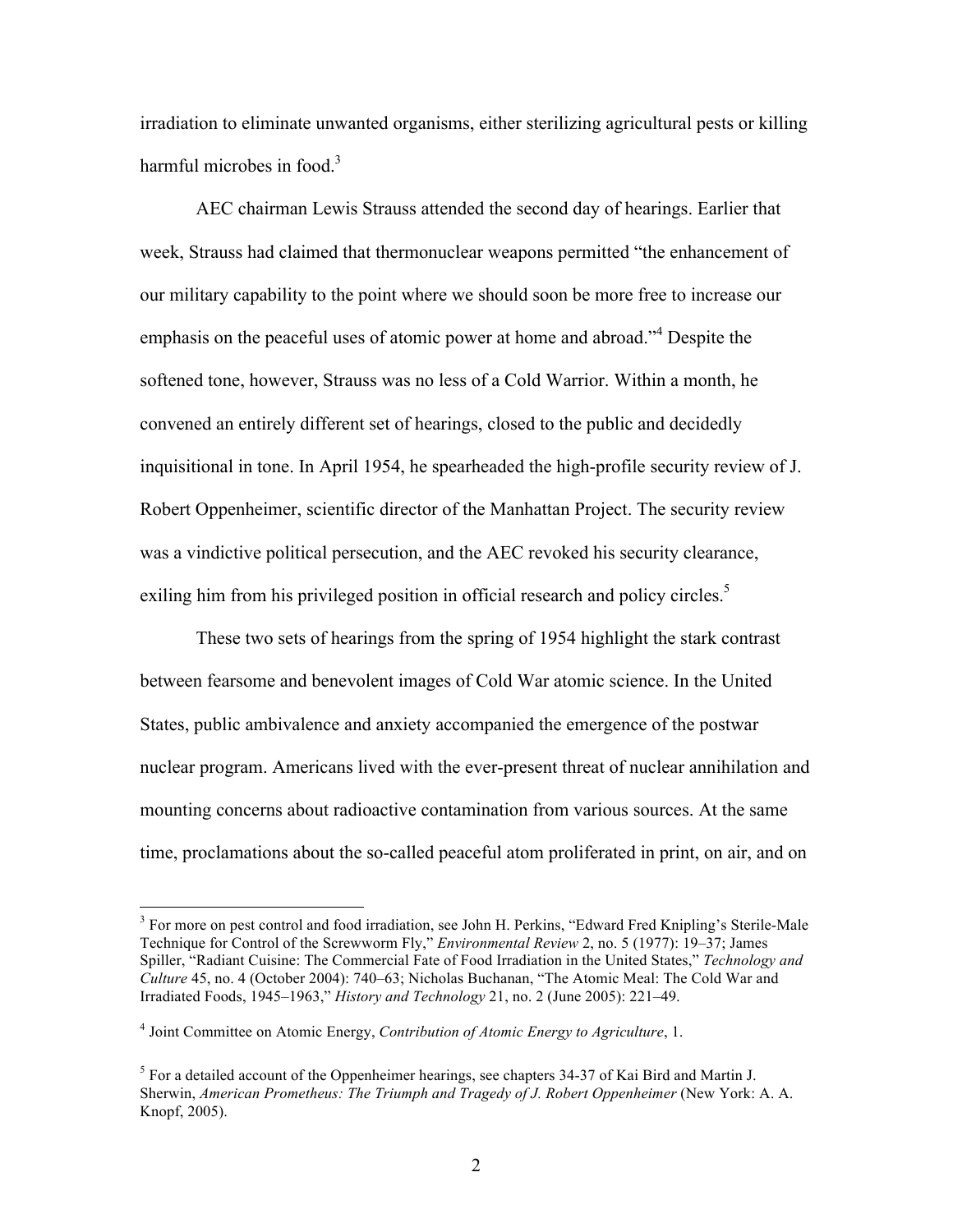screen. According to historian Paul Boyer, "These two responses that seem so contradictory—the terror of atomic war and the vision of an atomic Utopia—were in fact completely interwoven."<sup>6</sup> He continued, "The aim was not primarily to publicize peacetime applications per se, but rather to create a more positive—or at least more acquiescent—overall public attitude toward atomic energy."7

The image of the atom as an instrument for human progress served the interests of public and private stakeholders in the burgeoning nuclear industry, from the Atomic Energy Commission and Department of Defense to industrial giants such as General Electric, Westinghouse, and General Dynamics. They sought to encourage support of, or at least tacit consent to, the American nuclear enterprise. Communication scholar Bruce Lewenstein found that this ostensible goal of "improving the public's *understanding* of the relationships between science and society" was actually about "improving the public's *appreciation* of the benefits that society received from science."<sup>8</sup> On topics ranging from medicine and agriculture to energy and industry, atomic enthusiasm took on an almost sacramental quality. It seemed to offer a kind of radioactive redemption that justified the manipulation of world-destroying power and that finally freed humans from material want. In the case of agriculture, historian Neil Oatsvall argued, "Perhaps even more important than its obvious purpose of improving farming, atomic agriculture functioned as a way to show how splitting the atom could do more than unleash death and

 <sup>6</sup> Paul Boyer, *By the Bomb's Early Light: American Thought and Culture at the Dawn of the Atomic Age* (Chapel Hill: University of North Carolina Press, 1985), 109.

 $<sup>7</sup>$  Ibid., 294.</sup>

<sup>&</sup>lt;sup>8</sup> Bruce V. Lewenstein, "The Meaning of 'Public Understanding of Science' in the United States After World War II," *Public Understanding of Science* 1, no. 1 (January 1992): 62.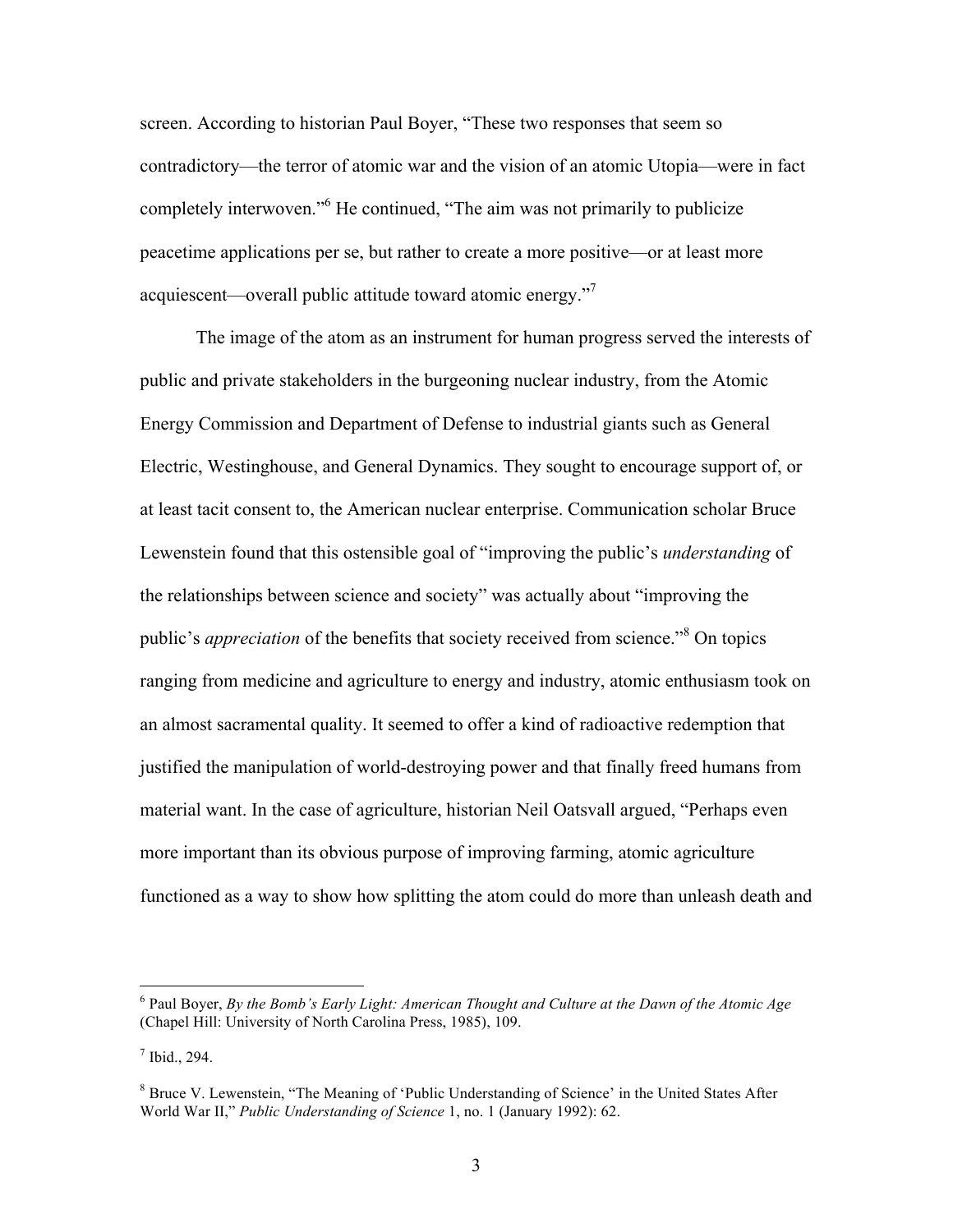destruction." He added, "Studying atomic agriculture also opens a window into the perceived place of agriculture in both the United States and the world at the time."<sup>9</sup>

Atomic boosters envisioned hybrids of technology and environment with the power to expand human capabilities and lessen dependence on non-human variables. They imagined novel forms of "artifactual nature" in which humans gained unprecedented power to transform landscapes and tailor organisms to their specifications.10 The atom as agricultural marvel served a dual purpose in the public relations campaign for atomic energy. For pro-nuclear interests, farming was another occupation for the hardworking peaceful atom, but it was also a boon for corporations with a stake in industrial agriculture. Just like petroleum, pesticides, and other chemicals, radioactive materials served as tools for wresting increased productivity from finite resources.

This paper analyzes rhetorical and visual strategies used in promoting atomic agriculture. First, I will look at anthropomorphic representations of the atom and Edenic visions of environmental restoration. Second, I will consider the language of productivity used to promote the industrialization of natural processes and the framing of atomic agriculture as both a humanitarian and strategic enterprise. Third, I will highlight competing counter-narratives, including fears about fallout on farms and pseudoscientific claims by an eager entrepreneur. I argue that the marketing of atomic agriculture created a techno-pastoral vision in which existing agricultural practices would be enhanced by

<sup>&</sup>lt;sup>9</sup> Neil Oatsvall, "Atomic Agriculture: Policymaking, Food Production, and Nuclear Technologies in the United States, 1945-1960," *Agricultural History* 88, no. 3 (Summer 2014): 384–85. At the Trinity test, J. Robert Oppenheimer allegedly recalled a phrase from the *Bhagavad Gita*: "I am become death, the destroyer of worlds." See James A. Hijiya, "The 'Gita' of J. Robert Oppenheimer," *Proceedings of the American Philosophical Society* 144, no. 2 (2000): 123–67.

 $10$  The concept of "artifactual nature" comes from Donna Haraway, "The Promises of Monsters: A Regenerative Politics for Inappropriate/d Others," in *Cultural Studies*, ed. Lawrence Grossberg, Cary Nelson, and Paula A. Treichler (New York: Routledge, 1992), 295–337.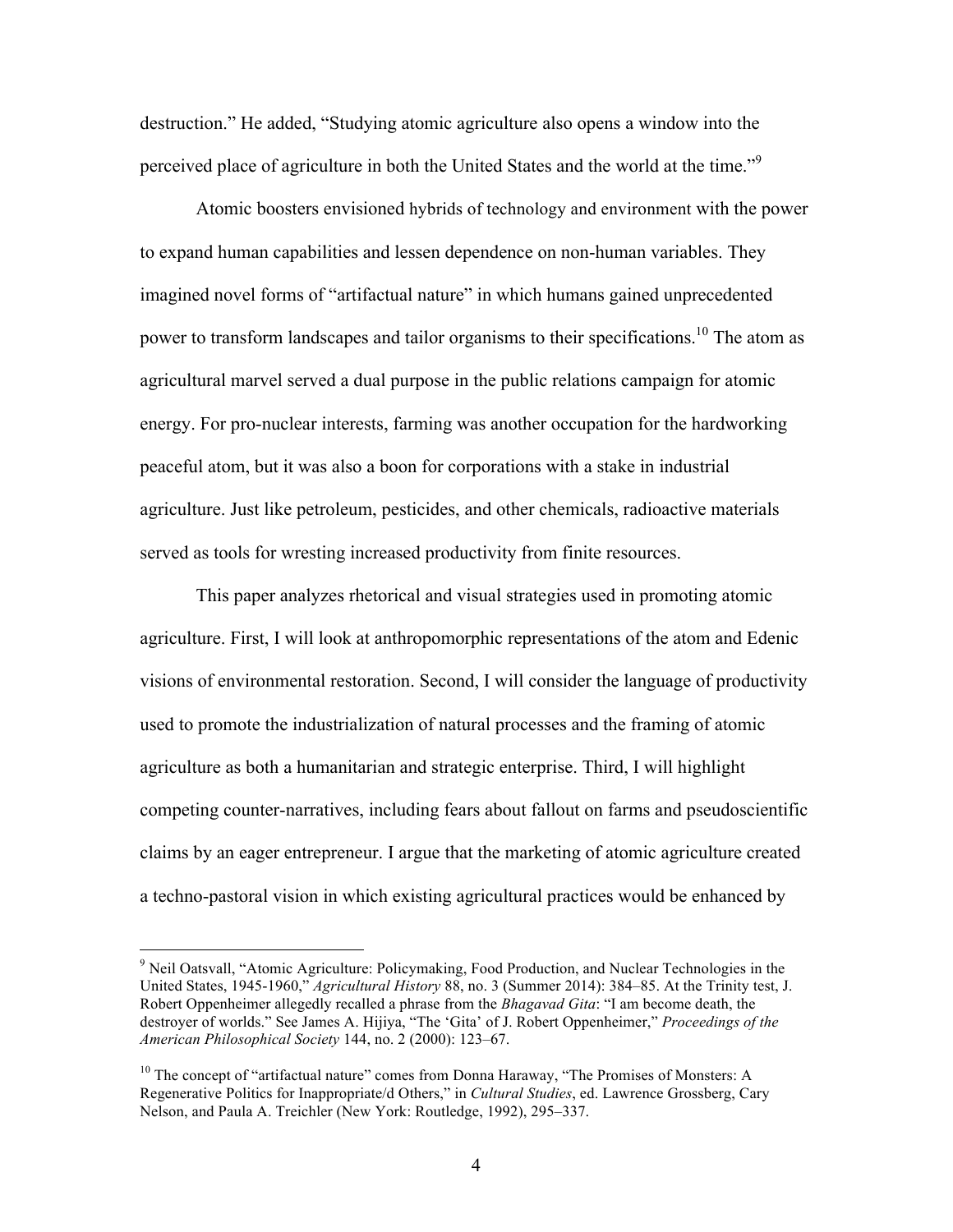atomic energy. This vision foregrounded humanitarian appeals and assurances of social progress, but it ultimately served the interests of industrial capitalism. At the dawn of the Anthropocene, the agricultural-industrial complex identified atomic energy as a new way for humans to demand what they wanted from the planet and take it. $11$ 

 $11$  My understanding of industrial agriculture as a corporate-government-academic complex paralleling the military-industrial complex comes from Ronald R. Kline, *Consumers in the Country: Technology and Social Change in Rural America* (Baltimore: Johns Hopkins University Press, 2000), 11. For more on the Anthropocene, see Jan Zalasiewicz et al., "When Did the Anthropocene Begin? A Mid-Twentieth Century Boundary Level Is Stratigraphically Optimal," *Quaternary International* 383 (October 5, 2015): 196–203; Dipesh Chakrabarty, "The Climate of History: Four Theses," *Critical Inquiry* 35, no. 2 (January 2009): 197–222; Lindsey A. Freeman, "Anthropocene, Capitalocene, Cthulucene, Atomicocene," *UNC Press Blog*, April 23, 2015, http://uncpressblog.com/2015/04/23/lindsey-a-freeman-anthropocene-capitalocenecthulhucene-atomicocene/.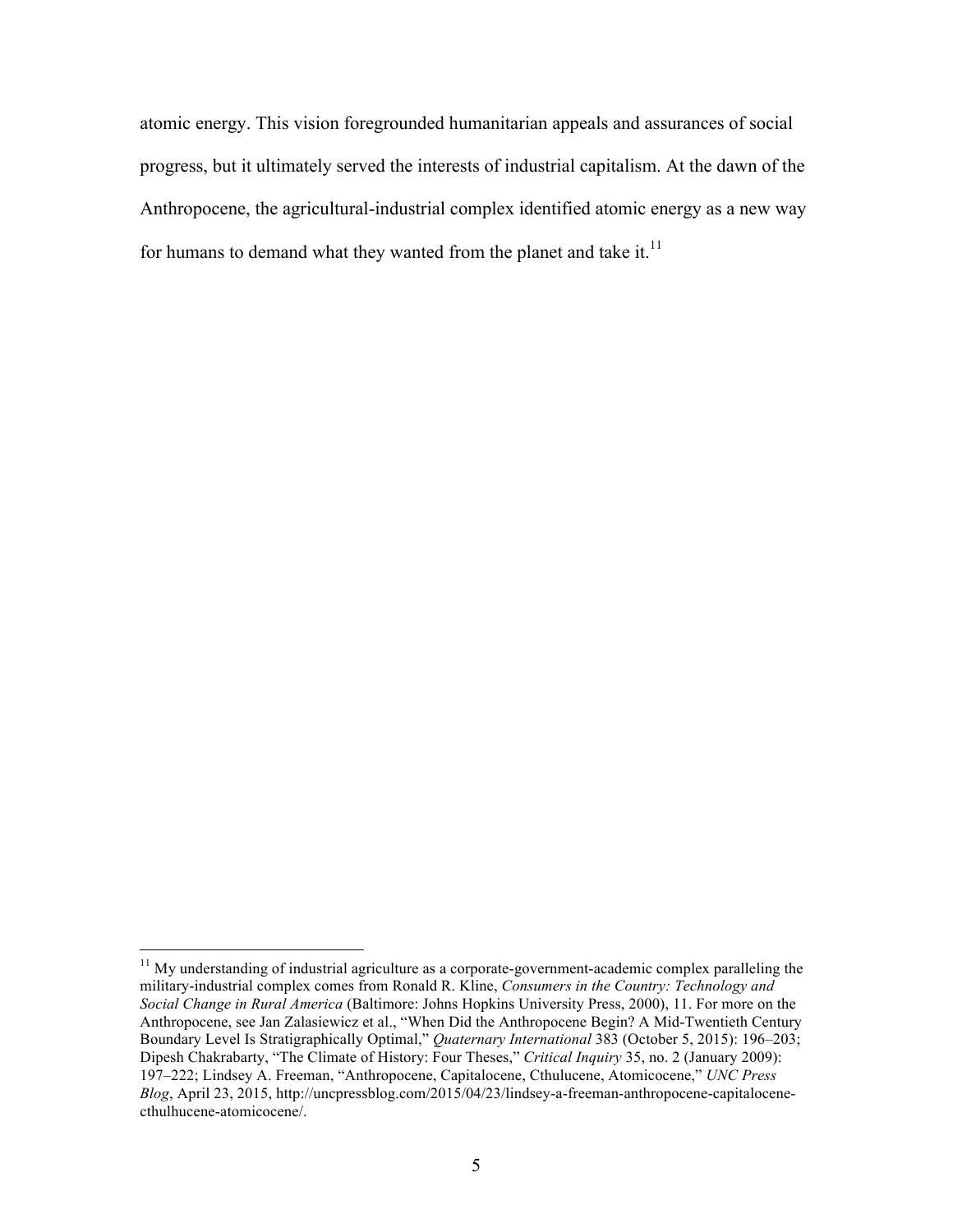#### CHAPTER 1: THE ANTHROPOMORPHIC ATOM AND TECHNO-PASTORALISM

Promoters of the peaceful atom insisted that scientists had tamed a powerful force of nature and made it into a servant. The atom now served at the beck and call of the humans who had unraveled its mysteries. Anthropomorphized versions of the atom were particularly attractive for marketing efforts. Such representations extended to atomic agriculture and became an integral part of its image. In popular sources, the infinitesimal atom became an obedient genie, a benevolent giant, and a helpful private eye. This domesticated atom was small enough to investigate places humans could not go, yet powerful enough to reshape environments on a staggering scale. Atomic energy thus became embodied as an entity which preexisted humans, yet now existed for the purpose of serving them.

The Walt Disney Company did not develop nuclear technology, but among its corporate sponsors were industrial giants General Electric and General Dynamics. Also, ideologies of technological progress were a vital part of the postwar Disney message, a prime example being Tomorrowland. While Disneyland park visitors could enjoy the futuristic attraction in California, television viewers across the country could watch Tomorrowland-themed science fiction episodes on *Disneyland*. Debuting in 1954, the weekly anthology show originated through an arrangement with the ABC network.

6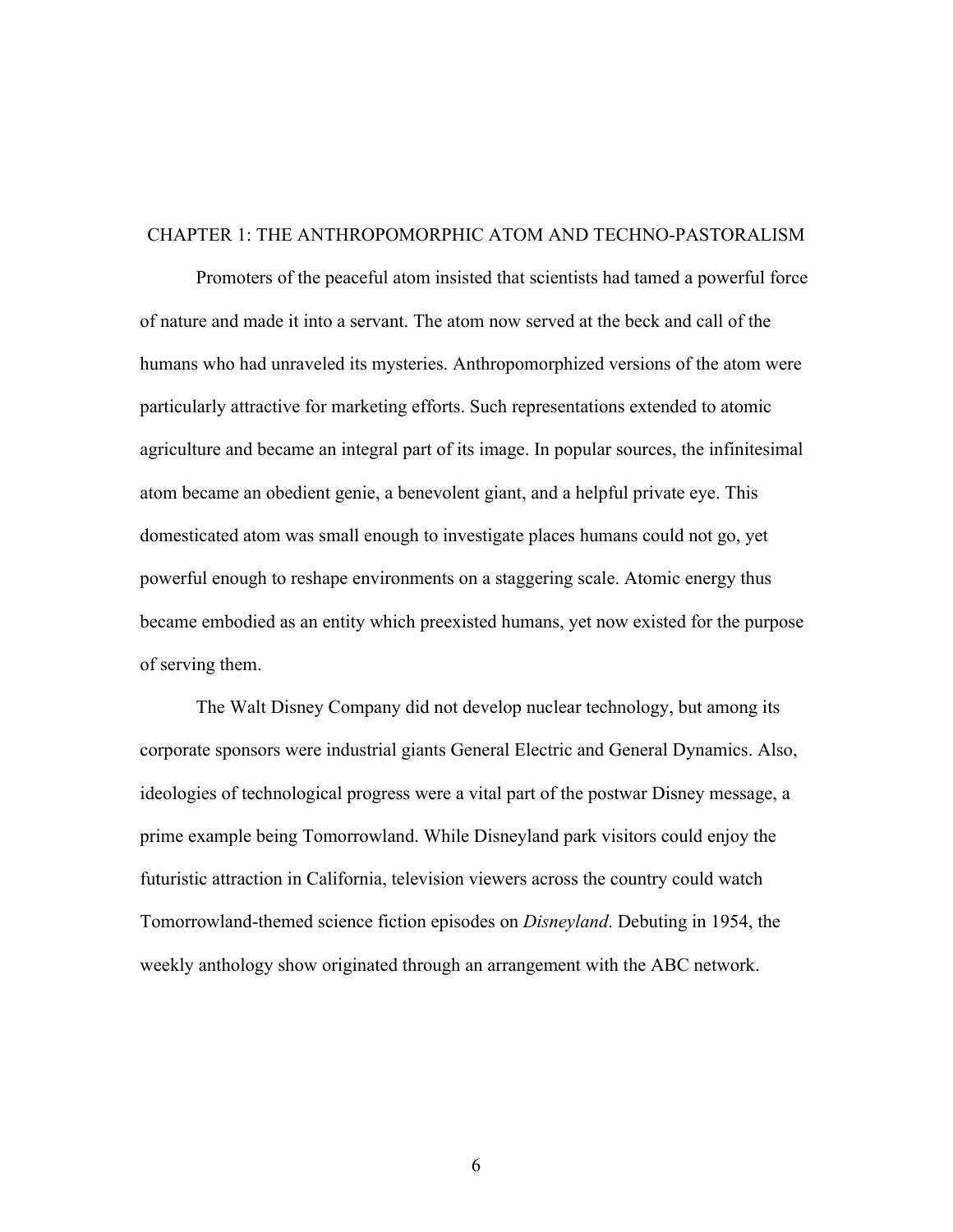Disney had agreed to produce a weekly show in exchange for funding construction at Disneyland.<sup>12</sup>

"Our Friend the Atom" was a Tomorrowland episode that first aired in 1957 and was later distributed as an educational film in schools.<sup>13</sup> While introducing the episode, Walt Disney explains, "We don't pretend to be scientists—we're story tellers. So, we combine the tools of our trade with the knowledge of experts." Disney then hands the program over to host Heinz Haber, Disney scientific consultant and former Nazi scientist. Haber had come to the United States with other German scientists after the war, courtesy of the U.S. government. He was a leading researcher in aerospace medicine, and he also became a well-known science presenter for popular audiences.<sup>14</sup>

Using live-action demonstrations and animated sequences, Haber gives a primer on atomic physics and a short history of atomic theory. Haber then explains the applications of atomic energy by using "The Fisherman and the Genie," a classic tale from *A Thousand and One Nights*, as an allegory for the atomic age. In this Disney retelling, a fisherman snares an oil lamp in his nets. As he examines his unexpected catch, he unwittingly releases a powerful genie trapped in the lamp. The genie intends to destroy him, but the fisherman tricks the genie back into the lamp. The genie gains his freedom only by offering to grant three wishes. At this point, Haber interprets his allegory for the audience. By splitting the atom, scientists have released a powerful genie

 <sup>12</sup> J. P. Telotte, *The Mouse Machine: Disney and Technology* (Urbana: University of Illinois Press, 2008), 100–102; Scott Bukatman, "There's Always Tomorrowland: Disney and the Hypercinematic Experience," *October* 57 (1991): 58.

<sup>&</sup>lt;sup>13</sup> Leonard Rifas, "Cartooning and Nuclear Power: From Industry Advertising to Activist Uprising and Beyond," *PS: Political Science and Politics* 40, no. 2 (2007): 256.

<sup>14</sup> "Our Friend the Atom," prod. Walt Disney, dir. Hamilton S. Luske (*Disneyland*, ex. prod. Walt Disney), Walt Disney Company (ABC, Jan. 23, 1957); "Professor Dr. Heinz Haber," *Der Spiegel*, Oct. 16, 1957.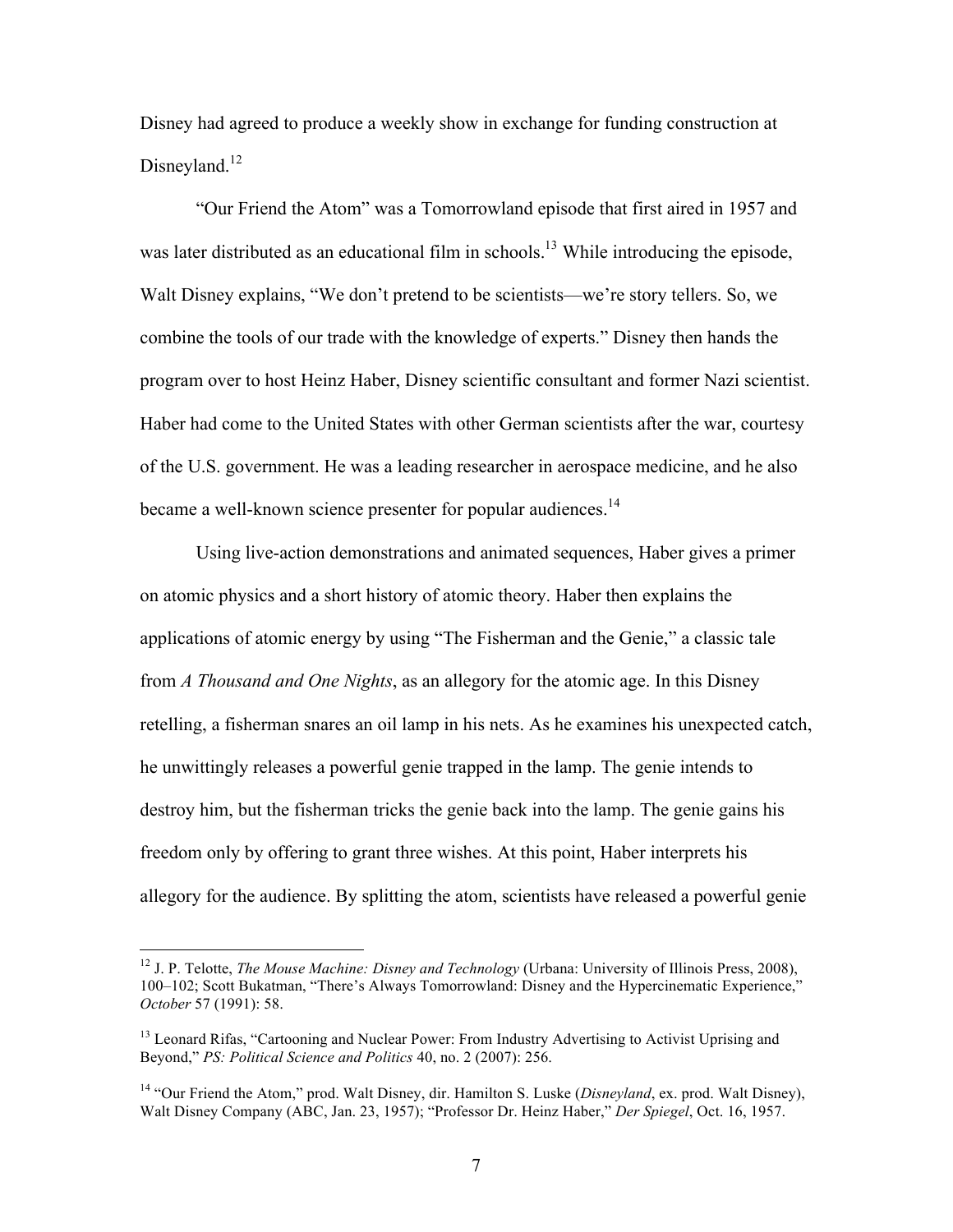from its confinement. Although the atom has the power to destroy, humans have established their mastery and forced it to grant three wishes. The first is for an inexhaustible power source, the second for food and health, and the third for the "atomic genie to remain ever our friend." As Haber speaks, an atomic genie emerges from a nuclear reactor. A combination of South and West Asian stereotypes, the bare-chested giant wears a Sikh turban and speaks in heavily-accented English.<sup>15</sup>

In explaining the wish for food and health, Haber describes the process of radioisotope tracing. The segment on agriculture begins in a corn field. As one of the corn stalks darkens into a black silhouette, the genie sprinkles the surrounding soil with radioisotopes. The radioisotopes, pictured as twinkling white dots, bear a striking resemblance to Tinker Bell's pixie dust, seen in the 1953 film *Peter Pan* and the title sequence of *Disneyland* episodes. The dots move up the stalk of the plant, and a clicking Geiger counter comes into view. Haber explains, "With radioactive chemicals, we can now literally watch how plants grow, and we can trace plant nourishments from soil to fruit. In this way, science will help to produce bigger and richer crops." The genie repeats the process with silhouetted cattle, sprinkling radioisotopes in their feeding trough, and Haber continues, "The best food can be found for better and healthier livestock."<sup>16</sup>

The atomic genie was certainly an appealing metaphor. The AEC included its own genie in *Atoms in Agriculture*, one of more than seventy educational booklets available from the AEC. In the booklet, Professor Thomas S. Osborne explained the various agricultural applications of atomic science. Osborne was the director of mutation

<sup>&</sup>lt;sup>15</sup> "Our Friend the Atom."

 $16$  Ibid.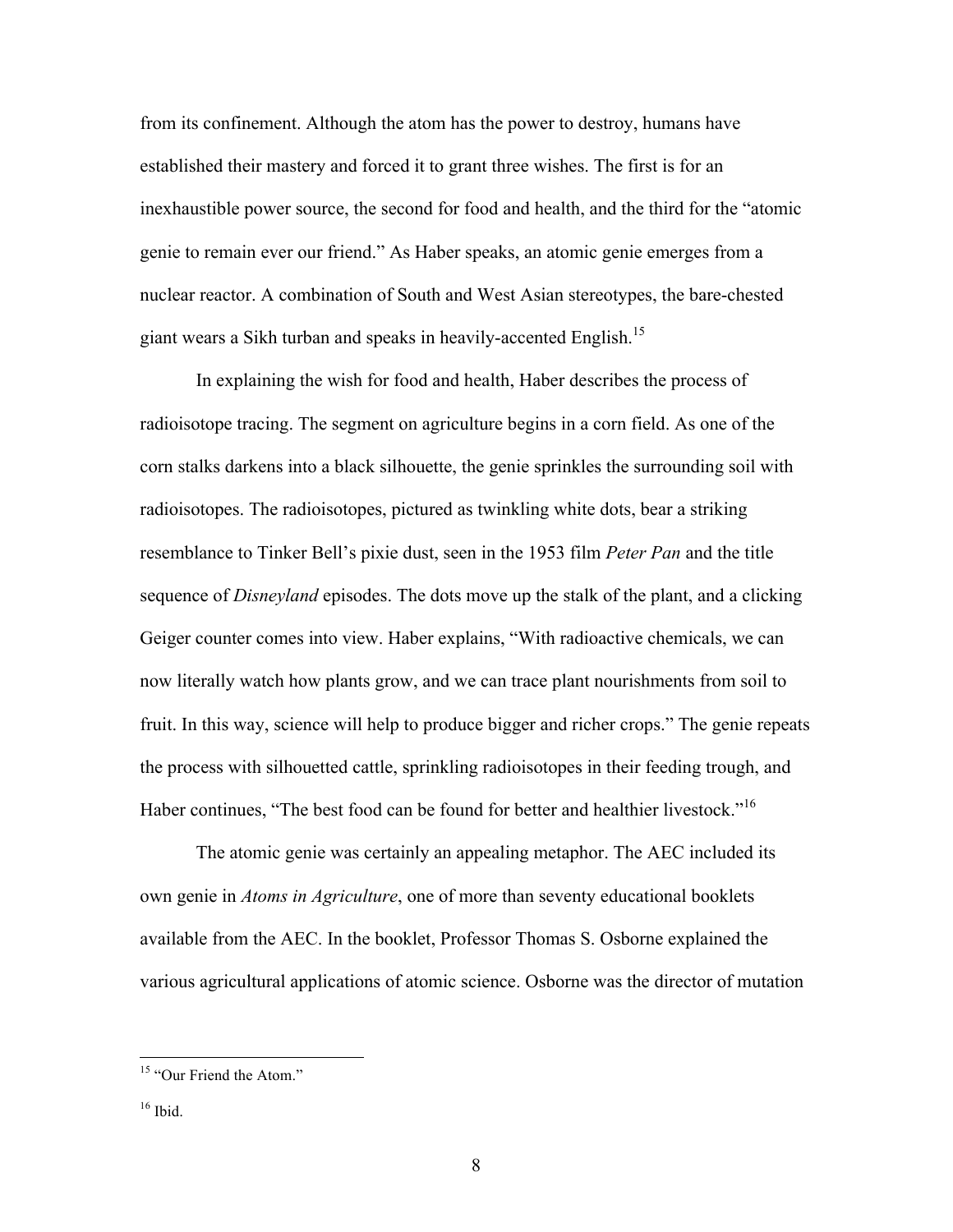breeding research at the Oak Ridge Agricultural Research Laboratory, a joint venture between the University of Tennessee and Oak Ridge National Laboratory.

In the first section, on radioisotope tracing, Osborne told readers about fundamental questions that were perplexing agricultural scientists. For example, scientists wondered, "When does a mouthful of hay reach a cow's stomach? How long until nutrients get into her blood? Her milk?" Osborne suggested a solution to the problem. What about "some kind of miniature genie" to make the trip through plants or animals? Once the genie reached a particular spot, it would announce its presence. Fortunately, Osborne told readers, the solution was already available: "Such a helpful genie exists as the radioactive atom: he is invisibly small, obedient, transportable, digestible, immune to fire, flood, or famine, [and] able to travel under his invisible cloak to the secret hiding places of Nature's creatures."<sup>17</sup>

In addition to being a genie, the atom had other anthropomorphic manifestations in popular media. In *A is for Atom*, a 1952 cartoon from the General Electric Company (GE), the atom is both a private detective and a glowing giant. GE was a major player in atomic technology and research. Perhaps its largest nuclear project was management of the Hanford Works, an AEC plutonium processing complex in Richland, Washington.<sup>18</sup> In the early 1950s, GE hired John Sutherland Productions, a leading producer of industrial films, to produce an atomic public relations film. Sutherland was a former Disney animator who started his own studio in 1945. His client list was a "who's who" of

 <sup>17</sup> Thomas S. Osborne, *Atoms in Agriculture: Applications of Nuclear Science to Agriculture*, Understanding the Atom (Oak Ridge, TN: U.S. Atomic Energy Commission, Division of Technical Information, 1963), 3.

<sup>18</sup> Kate Brown, *Plutopia: Nuclear Families, Atomic Cities, and the Great Soviet and American Plutonium Disasters* (New York: Oxford University Press, 2013), 127–29.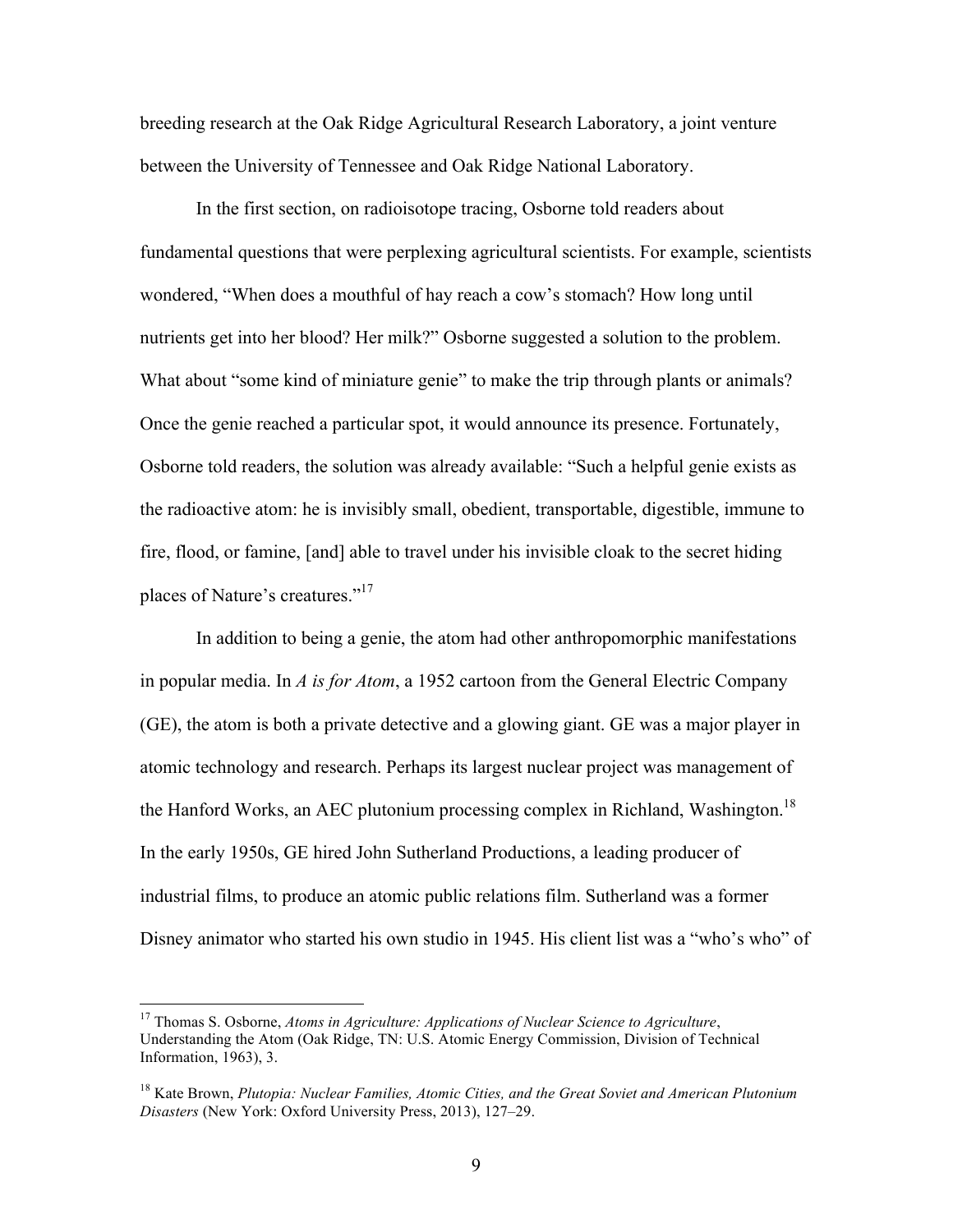American corporations, including DuPont and American Telephone & Telegraph. The final product, *A is for Atom*, uses anthropomorphic atoms and electrical giants to explain the basics of atomic science and illustrate practical applications. GE distributed the film to schools, reaching an estimated two million students per year.<sup>19</sup>

*A is for Atom* explains the basics of atomic science before moving on to the illustration of practical applications. At this point, two tiny atomic detectives, in Sherlock Holmes attire, leave the laboratory in a van marked "Private 'I' Sotopes." One detective is a Geiger counter, while the other is a radioisotope. Their first stop is a university agricultural station. The isotope hops into a bag of fertilizer, and the bag empties onto a plot of corn. The isotope enters the roots and rides up the inside of the stalk. The Geiger counter, perched on a leaf, detects him as he passes. As in *Disneyland*, rather than searching for radioactive danger, the Geiger counter searches for the helpful radioisotope whose energy is an aid to humans, not a threat. In the closing segment of the film, glowing atomic giants represent the supersized potential of the infinitesimal atom. Supersized and muscle-bound, their shapes are outlined in a white electrical glow against a night sky. They demonstrate their various industrial and scientific capabilities, from the engineer to the farmer to the healer.<sup>20</sup>

Whereas anthropomorphic atoms scaled up the unfathomably miniscule atom, depictions of agricultural abundance and environmental restoration scaled down vast, abstract topics and brought them into view. They gave readers or viewers a snapshot of

 <sup>19</sup> Mack Arnold, "Animating Ideas: The John Sutherland Story," *Hogan's Alley*, May 14, 2012, http://cartoonician.com/animating-ideas-the-john-sutherland-story/; "The Painless Plug," *Time* 69, no. 18 (May 6, 1957): 106; Spencer R. Weart, *Nuclear Fear: A History of Images* (Cambridge: Harvard University Press, 1988), 169.

<sup>&</sup>lt;sup>20</sup> *A is for Atom*, dir. Carl Urbano (General Electric Company, 1952).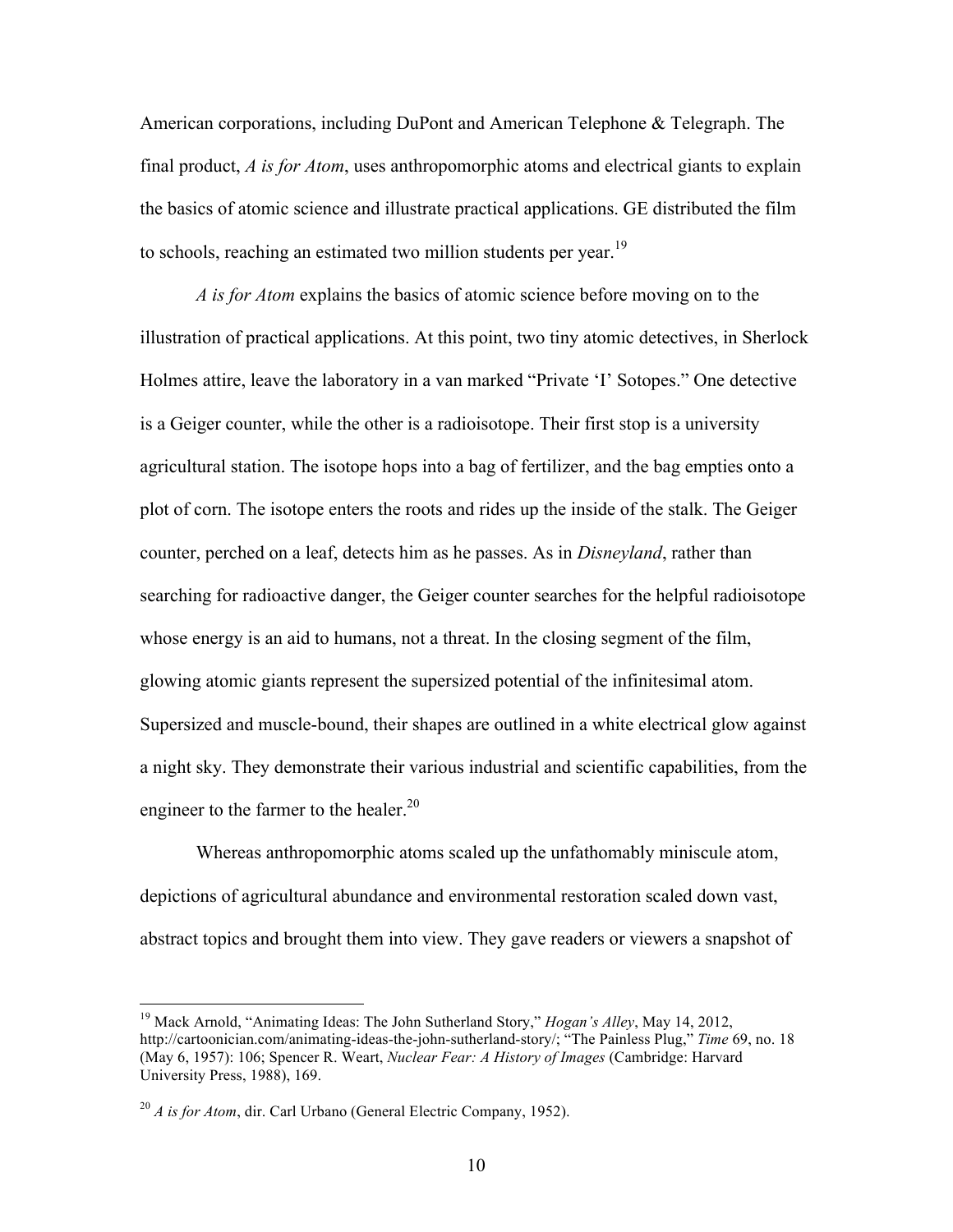atomic farmland, whether it was a pastoral landscape or a restored Eden. According to historian Carolyn Merchant, wasteland-to-farmland is a stock narrative in Western culture. Its roots lie in the Judeo-Christian story of the Garden of Eden. The account in Genesis ends with Adam and Eve expelled from paradise and sentenced to never-ending struggle with a hostile natural world. Merchant argues that modern variations, such as wilderness and frontier myths, are Edenic recovery narratives, envisioning mastery of nature and a return to paradise.<sup>21</sup> Moreover, she has observed, "The most recent chapter of the book of the recovery narrative is the transformation of nature through biotechnology."<sup>22</sup>

Journalist William L. Laurence drew explicitly on the Edenic metaphor in describing atomic agriculture. Laurence was a well-known science writer for *The New York Times* who garnered praise for explaining scientific concepts to a lay audience. He was the only journalist present at the Trinity atomic test in New Mexico in 1945, and he witnessed the bombing of Nagasaki from a military observation plane. His nickname at the time was "Atomic Bill," and Paul Boyer later deemed him "the Manhattan Project's public-relations man."<sup>23</sup> In 1949, Laurence used Edenic imagery to describe the atomic garden at Argonne National Laboratory outside Chicago. Laurence presented Argonne as a place where "every tree is at the same time a tree of knowledge and a tree of life." Researchers were investigating the complex chemical reactions involved in photosynthesis. They raised plants in a greenhouse environment filled with radioactive

 <sup>21</sup> Carolyn Merchant, "Reinventing Eden: Western Culture as a Recovery Narrative," in *Uncommon Ground: Rethinking the Human Place in Nature*, ed. William Cronon (New York: W. W. Norton & Company, 1996), 132–59.

<sup>22</sup> Ibid., 153.

<sup>23</sup> "William Laurence, Ex-Science Writer for the Times, Dies," *New York Times*, March 19, 1977; Boyer, *By the Bomb's Early Light*, 187.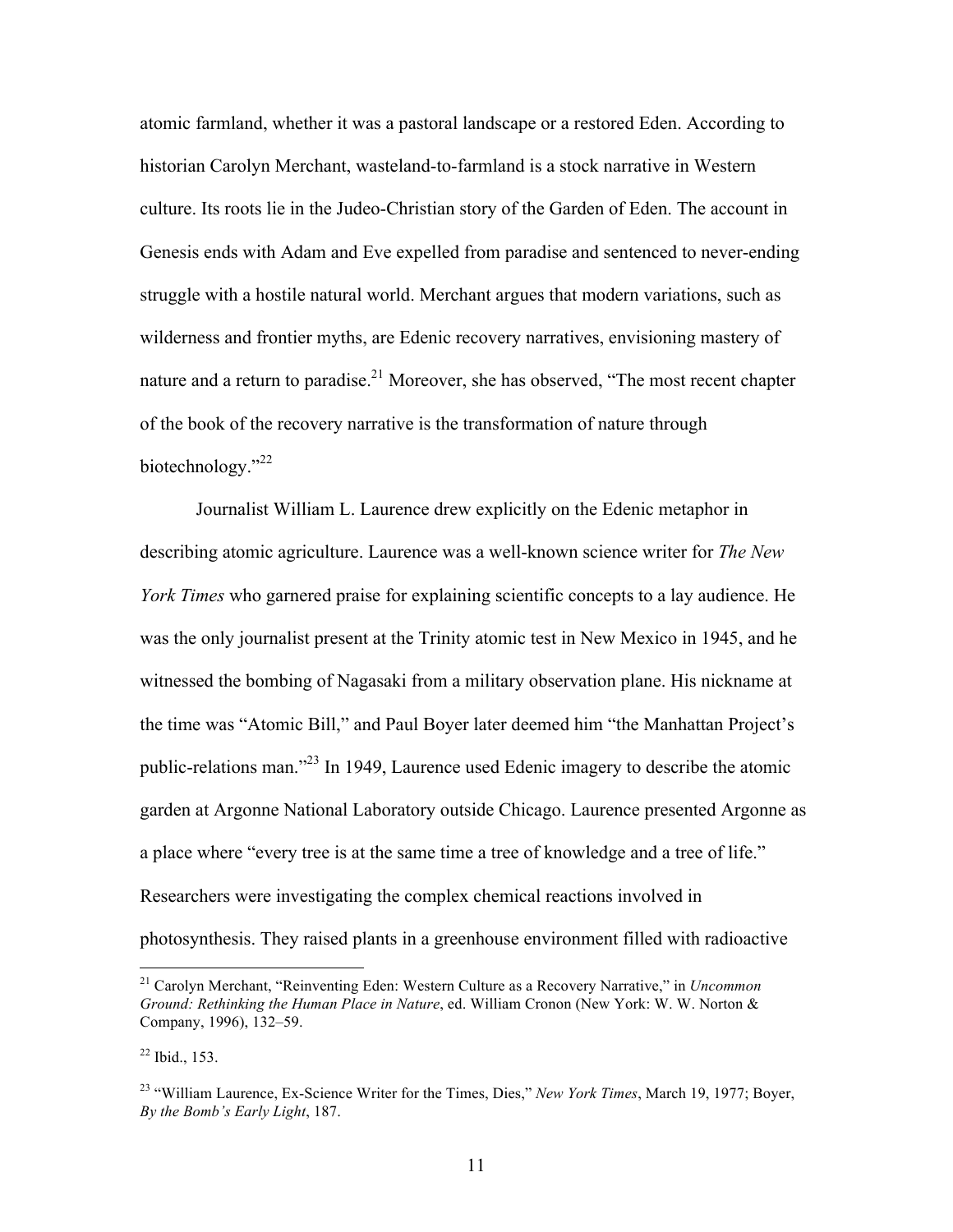carbon dioxide, tracking carbon-14 isotopes as plants absorbed the gas during photosynthesis. According to Laurence, these "radioactive fruits," forbidden to humans, would cast light on the secrets of nature.<sup>24</sup>

The Eden portrayed in Genesis was a place of abundance, but also of lurking danger. The consequence of the Fall was a human existence full of pain and toil. Thus, Laurence cast the atomic garden as a new Garden of Eden. Full of dangerous radiation, it was also teeming with knowledge. This time, it was trees of scientific knowledge rather than the Tree of the Knowledge of Good and Evil. For Adam and Eve, the fruits of superior knowledge brought destitution and bodily deterioration. In the atomic garden, they could lead to healing and rejuvenation. Almost a decade after his piece on Argonne, Laurence still deployed Edenic language. In 1957, he wrote, "The vast power of the atom can open to the use of man the wealth in the world's wastelands. It can literally stretch the surface of the earth by turning regions now forbidden to man into fit dwelling places for scores of millions now living and for generations yet unborn."<sup>25</sup>

An early visual example of atomic Eden is seen in a 1947 Seagram's whiskey advertisement. In the late 1940s, the Seagram Company ran a series of advertisements with the tagline "By Men Who Plan Beyond Tomorrow." The ads appeared in popular magazines such as *Life*, *Collier's*, and *The New Yorker*. Each one featured some kind of futuristic innovation, from mobile supermarkets and videophones to flying cars and passenger spaceships. Bright color illustrations depicted these technological advances, and the accompanying text described how they would provide convenience and comfort

 <sup>24</sup> William L. Laurence, "Eerie Atomic Garden Grows Weapons to Battle Man's Ills," *New York Times*, December 15, 1949.

<sup>25</sup> William L. Laurence, "The Great Promise of the Atomic Age," *New York Times*, October 27, 1957.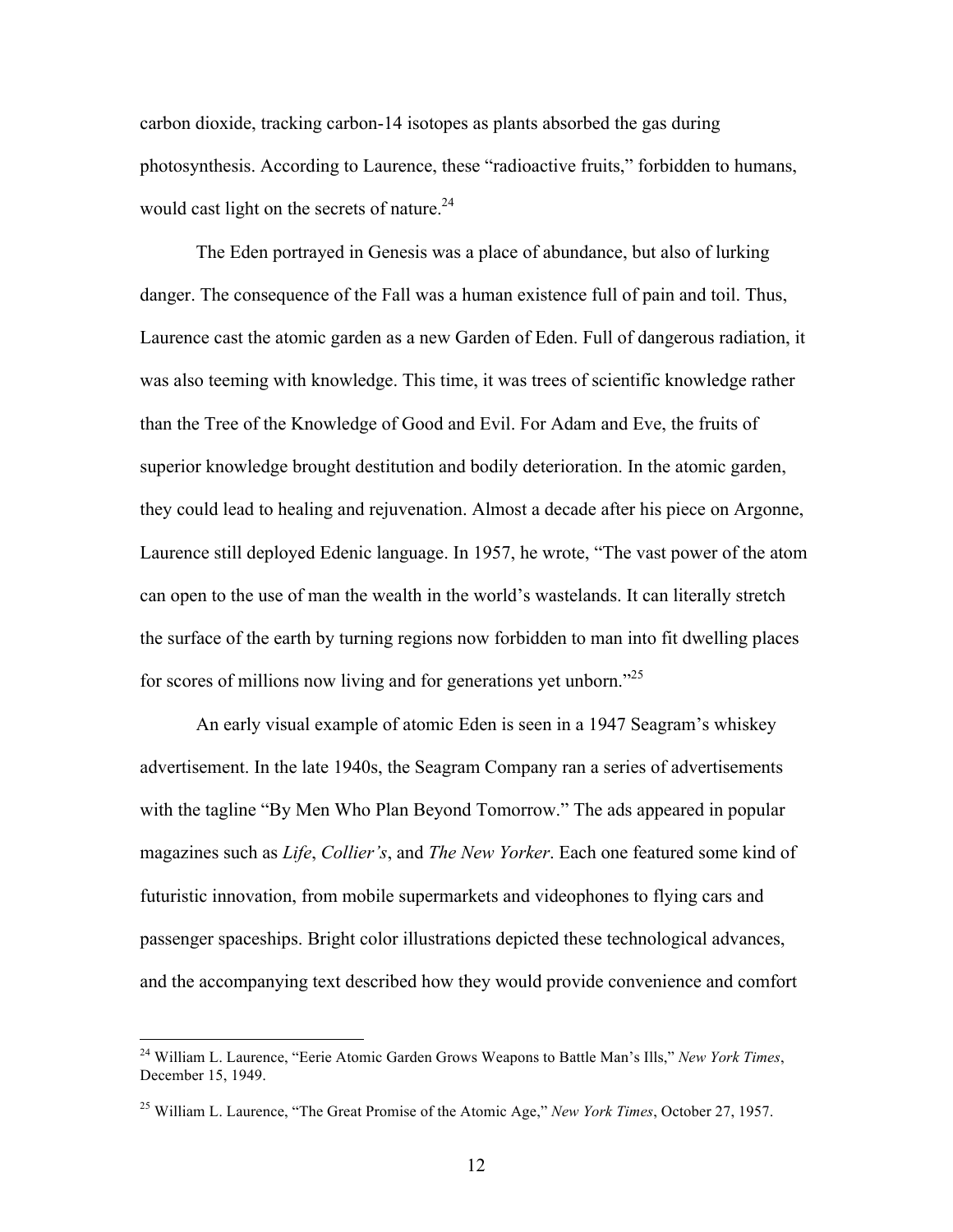to postwar Americans. Invariably, and unsurprisingly, each one also made some connection, no matter how tenuous, to Seagram's "V.O. Canadian" brand of whiskey.<sup>26</sup>

One ad from the series proclaims, "Deserts Will Bloom Through Atomic Power." The artist's rendering depicts a fertile farming landscape in the middle of high desert. Buttes loom in the background and cacti grow in the foreground. Orchards and fields surround a cluster of farm buildings and a grain silo. What explains the existence of fertile farmland in the middle of arid desert? As the text explains, "New 'BREAD BASKETS' of the world can grow where only sand and scrub had been. Harnessed atomic energy will transform deserts into rich fruit and grain country." The "harnessed atomic energy" is depicted as a giant dome with two protrusions that resemble vacuum tubes. It can "provide power to tap subterranean water for irrigation, power to run machines, to operate utilities."<sup>27</sup>

Of course, the Seagram's advertisement obscures more than it reveals. The dome appears to be responsible for terraforming vast stretches of arid desert, but it is a black box, hiding its technological secrets from the viewer. While the Seagram Company was interested in selling whiskey, not the atom, this depiction of blooming deserts is very similar to the agricultural restoration seen in GE's *A is for Atom*. As the atomic giants go to work at the end of the film, the farmer giant towers over a desert landscape. In the foreground, a half-buried cow skeleton reinforces the land's hostility to cultivation. Under the giant's gaze, however, the barren vista transforms into a verdant landscape, featuring a sleek Mid-Century Modern house. Yet, the fields are nondescript, leaving

 <sup>26</sup> Benjamin Sitton Flowers, *Skyscraper: The Politics and Power of Building New York City in the Twentieth Century* (Philadelphia: University of Pennsylvania Press, 2009), 95–96; Seagram Company, "Deserts Will Bloom Through Atomic Power," advertisement, *Life*, May 12, 1947.

 $27$  Seagram Company, "Deserts Will Bloom Through Atomic Power."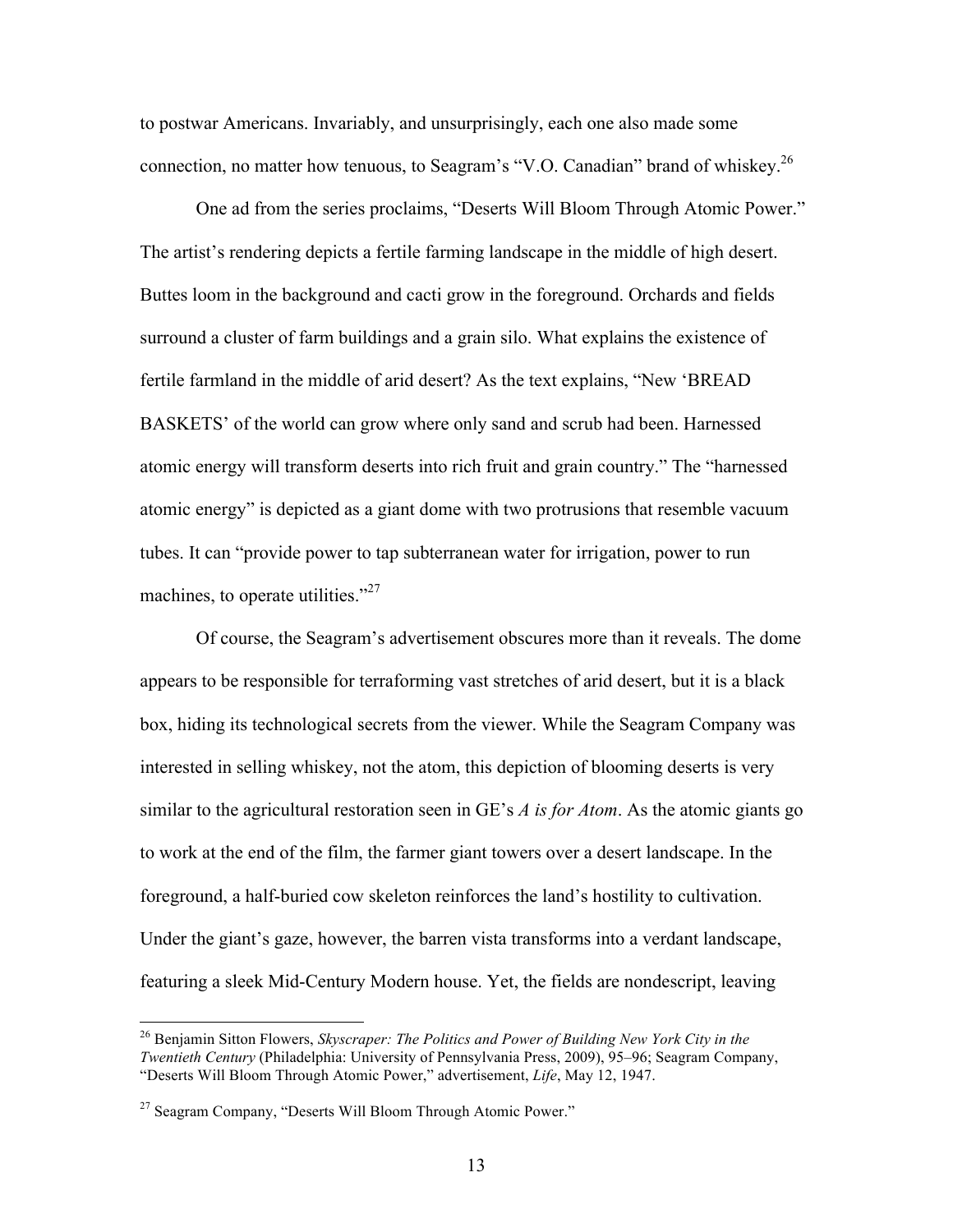their use in question, and scattered hay bales are the only visual indication of agricultural activity.<sup>28</sup> How this desert has come to bloom is not indicated. Even though an earlier segment explained radioisotope tracing, the miraculous transformation remains largely a mystery.

Back in Tomorrowland, the Disney atomic genie does more than sprinkle radioisotopes on the farm. The segment ends with the genie towering over a pastoral landscape with his arms outstretched. Narrating this idyllic rural scene, Haber announces, "The atom creates more food for our ever-growing population." Despite the futurism of "Our Friend the Atom," this scene hearkens back to nineteenth-century agriculture. Rather than the modernist home seen in *A is for Atom*, quaint red barns and church steeples dot the rolling green hills. Instead of nondescript fields, a field full of wheat shocks is in the foreground. Their presence is a puzzling anachronism in fields of the future. Shocks, also called stooks, are conical arrangements of sheaves (bundles of cut wheat). In traditional wheat harvesting, farmers used shocks to protect wheat from moisture until threshing and winnowing. However, the widespread adoption of combine harvesters by American farmers made such methods highly inefficient by comparison.<sup>29</sup>

 <sup>28</sup> *A is for Atom*.

<sup>29</sup> "Our Friend the Atom"; Deborah Fitzgerald, *Every Farm a Factory: The Industrial Ideal in American Agriculture* (New Haven: Yale University Press, 2003), 101–103; 120.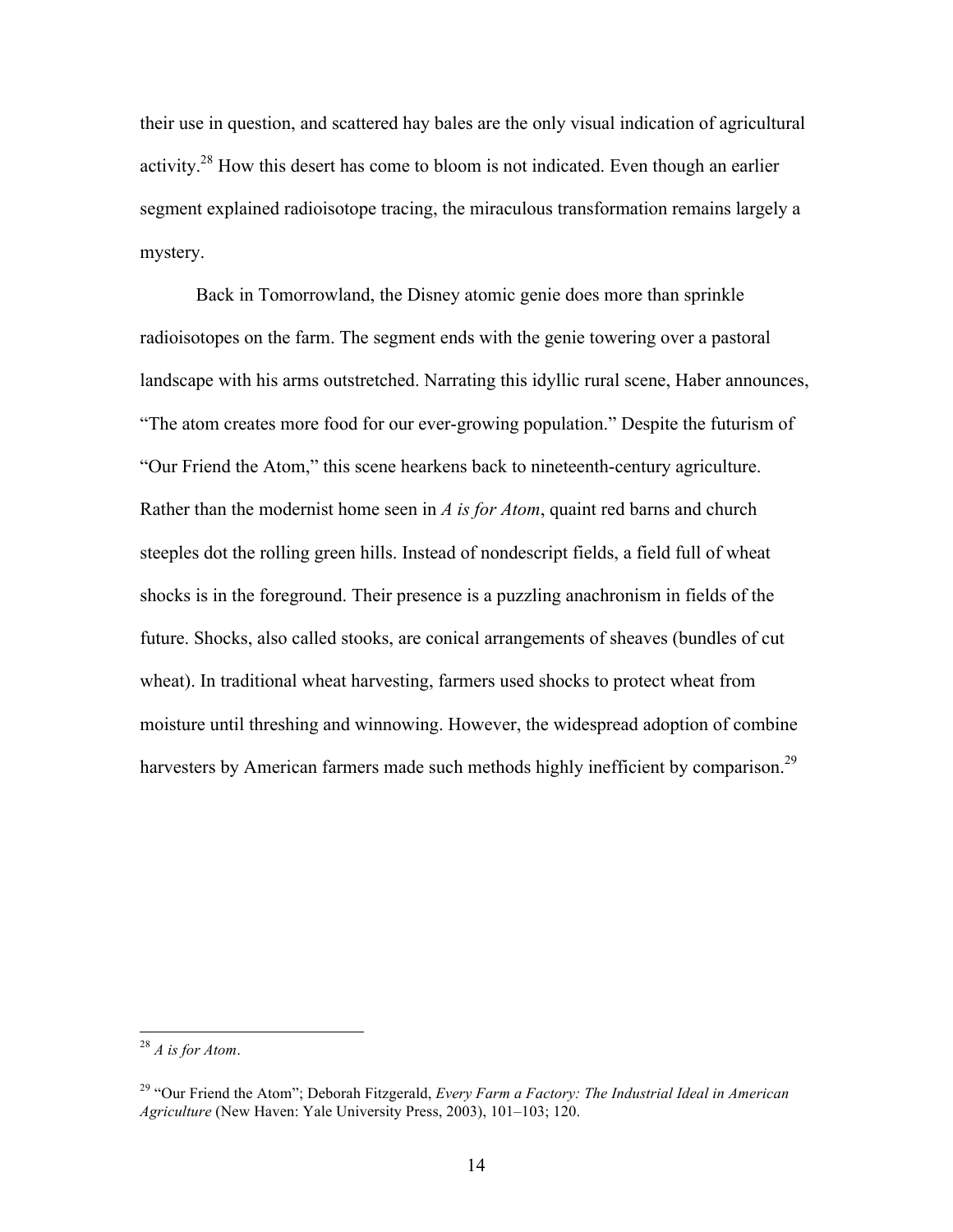#### CHAPTER 2: INDUSTRIALIZED NATURE AND NUCLEAR DIPLOMACY

Promoters of atomic agriculture portrayed it as a harnessing and improvement of basic life processes. As GE said in its 1948 comic book *Adventures Inside the Atom*, "Scientists have found the source of the sun's strange and wonderful energy locked in the heart of the atom."<sup>30</sup> With radioisotope tracing, scientists hoped to reveal unknown chemical processes essential to photosynthesis. In mutation breeding, they induced mutations rather than waiting for them to arise in existing crops. In her study of the industrialization of American agriculture, historian Deborah Fitzgerald observed, "The philosophy of production that so often accompanied farm mechanization tended to view nature itself as an obstacle."<sup>31</sup> Commentators often characterized nature as mysterious and perplexing but secretly wasteful and inefficient. In their view, humanity would become less dependent on the vagaries of nature as scientists unlocked the secrets of natural phenomena and liberated humans from dependency on natural processes.

Using radioactive tracers, scientists investigated the chemical reactions involved in photosynthesis. In 1948, AEC chairman David E. Lilienthal wrote, "In agriculture, the horizons of new knowledge are practically unlimited. No field of study holds more promise for man than the work under way with radioactive carbon to learn one of

 <sup>30</sup> General Electric Company, *Adventures Inside the Atom*, 1948.

<sup>31</sup> Fitzgerald, *Every Farm a Factory*, 104-105. For more on the pursuit of industrialized and standardized nature, see Philip Scranton and Susan R Schrepfer, *Industrializing Organisms: Introducing Evolutionary History* (New York: Routledge, 2004); Robert G. W. Kirk, "'Standardization through Mechanization': Germ-Free Life and the Engineering of the Ideal Laboratory Animal," *Technology and Culture* 53, no. 1 (2012): 61–93; Nancy Langston, *Forest Dreams, Forest Nightmares: The Paradox of Old Growth in the Inland West* (Seattle: University of Washington Press, 1995).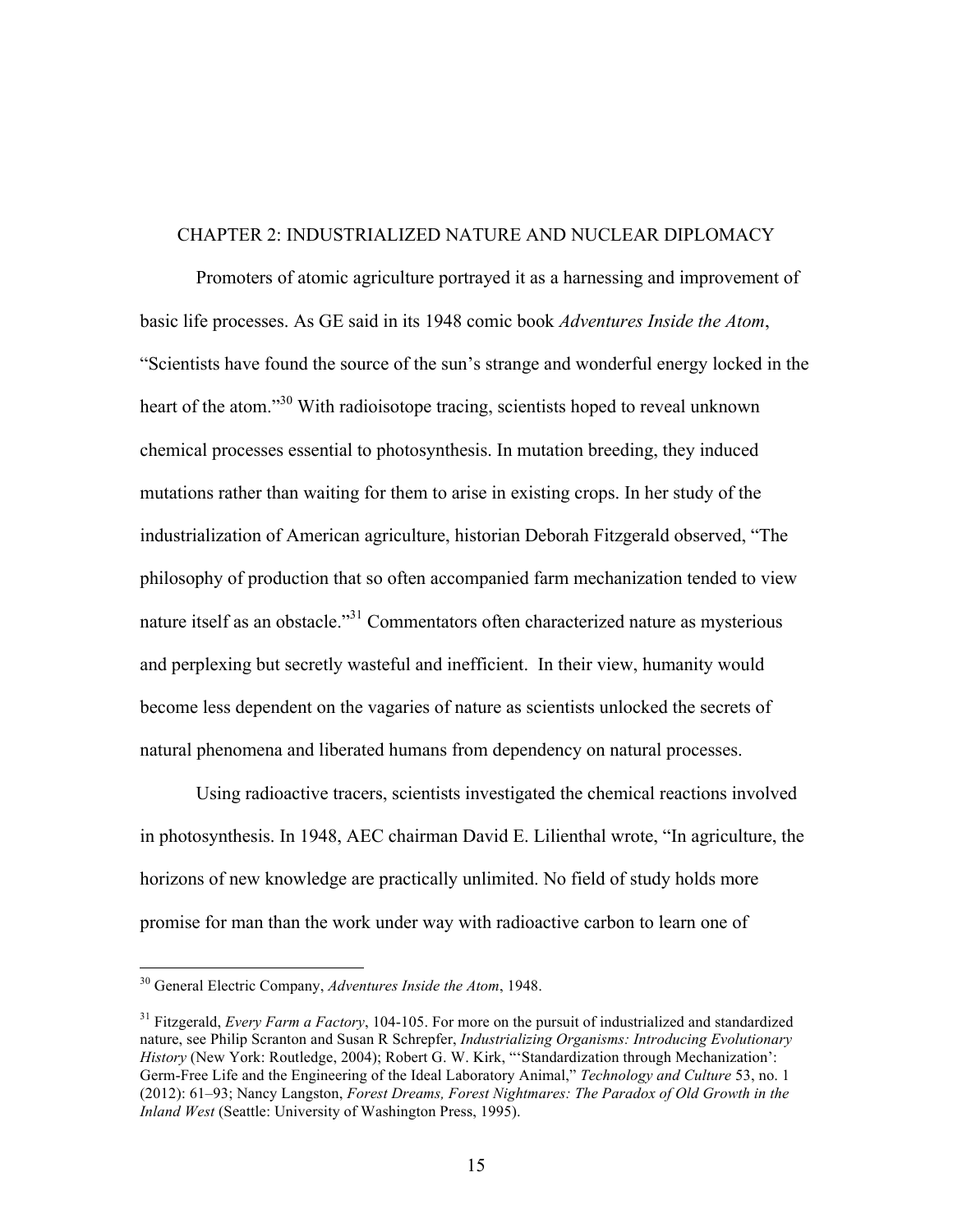nature's basic secrets—photosynthesis."<sup>32</sup> During the 1954 subcommittee hearings, Congressman Hinshaw was intrigued to hear that "we could relieve thereby any prospect of suffering from lack of sufficient soil on which to grow things when the population of the earth gets very large."<sup>33</sup> Senator Clinton Anderson of New Mexico told American advertising executives, "Nature isn't always too smart," and made a point of calling photosynthesis "remarkably inefficient."<sup>34</sup> Even with all their technological advances, humans still relied on crops for survival. Thomas E. Stimson, Jr., a longtime *Popular Mechanics* editor, wrote, "Only when we have learned to duplicate the photosynthesis process will we cease being parasites that live on the plants of the world."<sup>35</sup>

Some observers imagined the manufacturing of food through artificial photosynthesis in factories, bypassing plants altogether. It would take so-called "factory farming" one step further by placing agricultural production entirely inside factories. Margaret O. Hyde, author of dozens of popular books on science and health, addressed the topic in her *Atoms Today and Tomorrow*. Hyde speculated, "Such an accomplishment might improve the standard of living more than any other that may result from the use of atomic energy." <sup>36</sup> Similarly, Martin Mann, a senior *Popular Science* editor, wrote *Peacetime Uses of Atomic Energy* to explain the peaceful atom to a juvenile audience. He told his young readers that food manufacturing would someday be possible anywhere,

 <sup>32</sup> David E. Lilienthal, "Atomic Energy Is Your Business," *New York Times*, January 11, 1948.

<sup>33</sup> Joint Committee on Atomic Energy, *Contribution of Atomic Energy to Agriculture*, 16–17.

<sup>34</sup> U.S. Congress, Senate, Committee on Foreign Relations, *Atoms for Peace Manual: A Compilation of Official Materials on International Cooperation for Peaceful Uses of Atomic Energy, December 1953-July 1955*, 84 Cong., 1 sess., June 20, 1955, 526; 528–30.

<sup>35</sup> Thomas E. Stimson, Jr, "More Food from Light," *Popular Mechanics*, October 1948.

<sup>36</sup> Margaret O. Hyde, *Atoms Today and Tomorrow* (New York: McGraw-Hill, 1955), 101.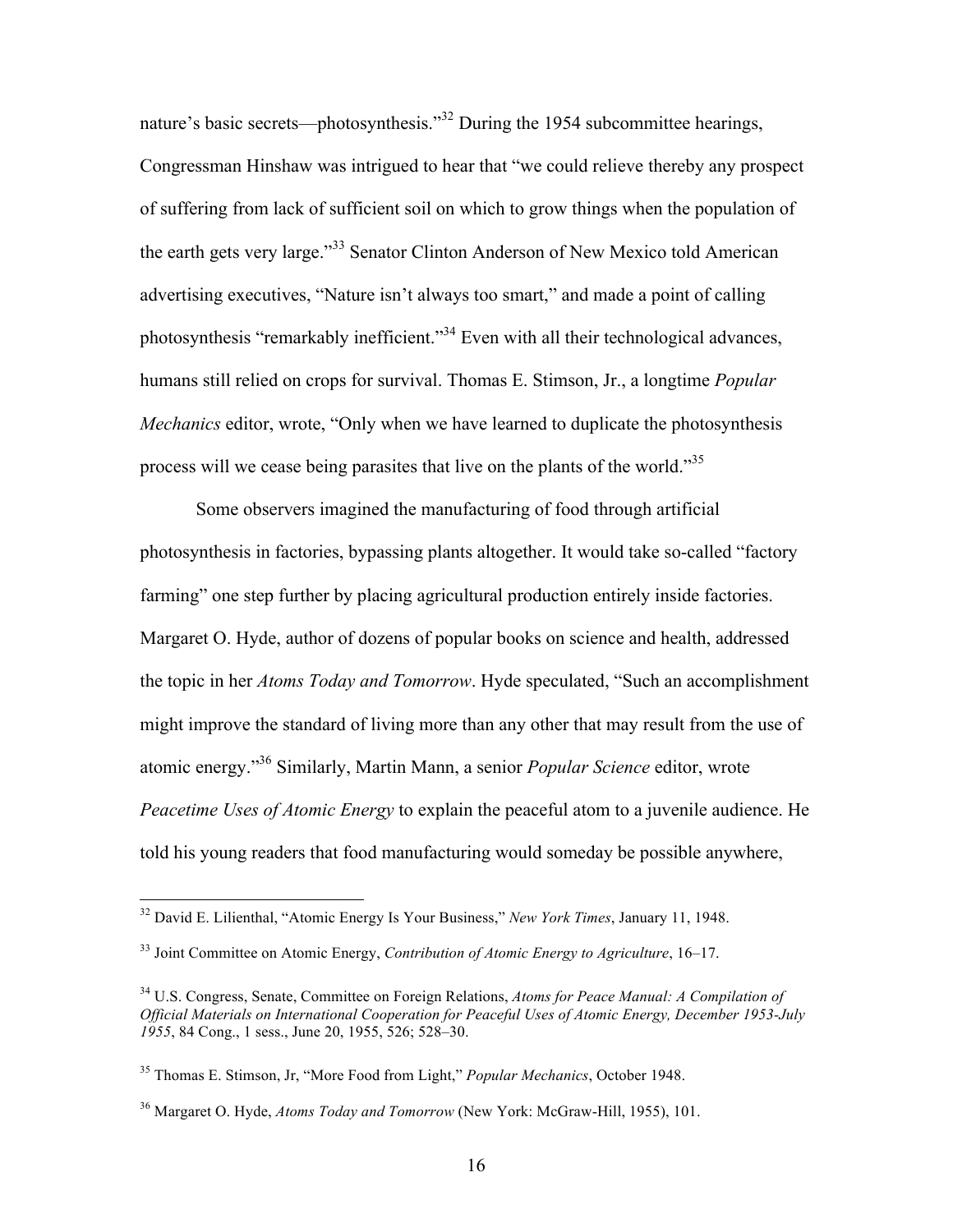even "on rocky islands and barren deserts."<sup>37</sup> As historian Angela Creager has shown, radioisotope tracing did, in fact, lead to breakthroughs in photosynthesis research. However, utopian schemes for manufacturing food with artificial photosynthesis did not take shape. In fact, Creager noted, "Solving the puzzle of photosynthesis did more to illustrate the power of carbon-14 in research than to revolutionize agriculture."<sup>38</sup> Later efforts to develop artificial photosynthesis were about energy generation and photochemical storage rather than food production.<sup>39</sup>

Mutation breeding allowed humans to accelerate evolutionary processes by inducing hundreds or thousands of mutations at a time. In congressional testimony, geneticist Ralph Singleton predicted that the "science of radiation genetics will soon become one of the most important events in the history of agriculture and may far outshine such historic events as the development of hybrid corn." Singleton reminded his audience that plant breeders had always relied upon mutations, but previously, they were limited to natural mutations. He continued, "So you can see why I think we are on the verge of a new era in plant breeding through the use of radioisotopes and the radiation that has come about with the advent of atomic energy."<sup>40</sup> In his book, Mann told young readers, "Instead of laboriously growing crop after crop and watching for the one-in-a-

 <sup>37</sup> Martin Mann, *Peacetime Uses of Atomic Energy* (New York: Thomas Y. Crowell, 1957), 79.

<sup>38</sup> Creager, *Life Atomic*, 237.

<sup>39</sup> Nathan S. Lewis, "Artificial Photosynthesis," *American Scientist* 83, no. 6 (1995): 534–41.

<sup>40</sup> Joint Committee on Atomic Energy, *Contribution of Atomic Energy to Agriculture*, 43–44; 55. For more on Singleton's atomic research, see Curry, "Radiation and Restoration; Or, How Best to Make a Blight-Resistant Chestnut Tree."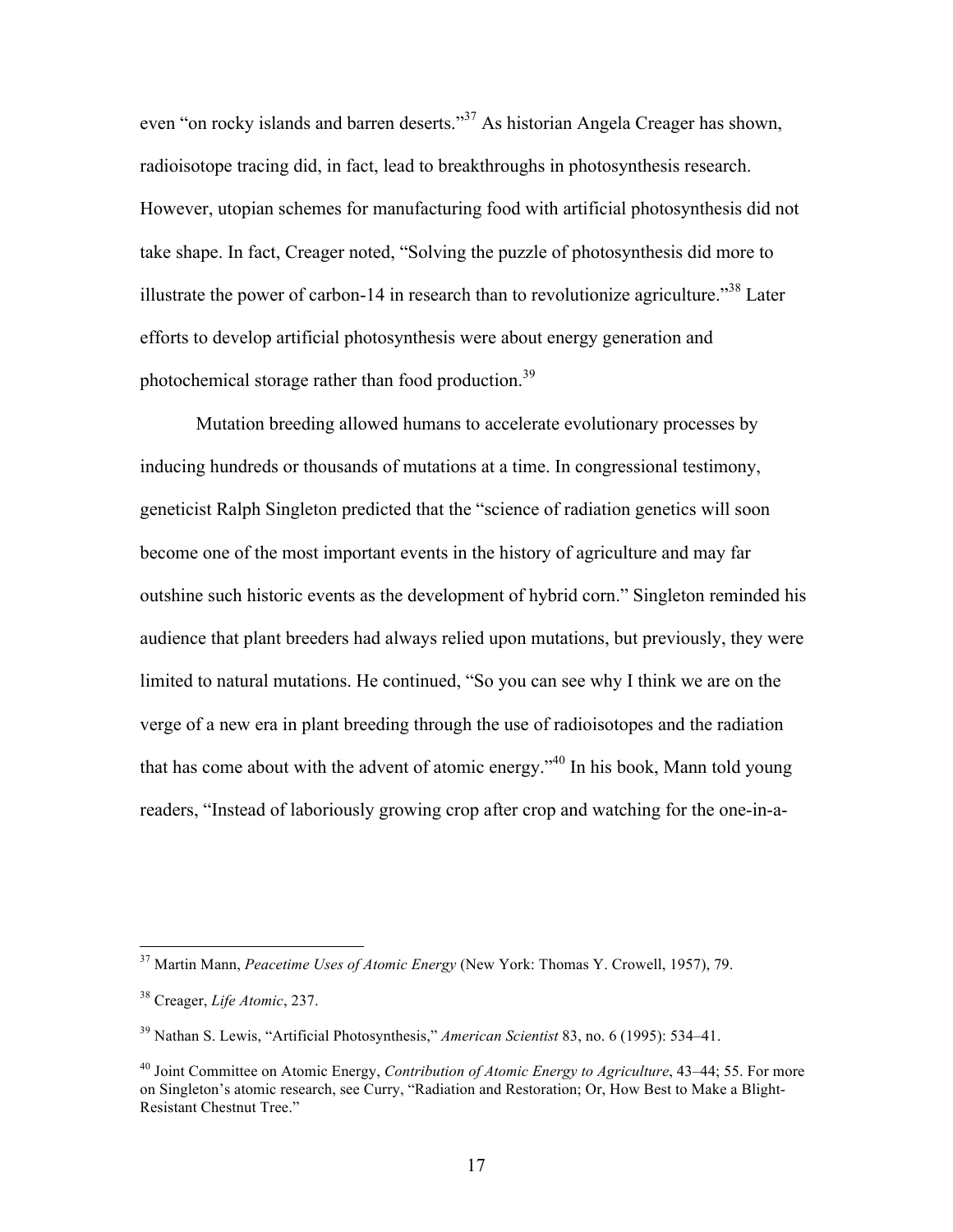million natural mutation, plant breeders can treat seed or a growing plant and be sure of bundles of mutations."<sup>41</sup>

Citing success with plant irradiation, optimistic observers ventured the possibility of mutation breeding in livestock. An enthusiastic Singleton asked, "Instead of putting corn pollen in the pile, why not put spermatozoa of cattle, sheep or swine in the pile?"<sup>42</sup> He postulated that breeders could use artificial insemination to introduce irradiated sperm, even breeding disease resistance into animals.<sup>43</sup> Equally enthusiastic, Mann said, "It is not fantasy to speculate on steers with bodies that are practically all beefsteak…We should be able to breed sheep, cows, and chickens that are specialized 'live machines' for efficiently producing fine wool, rich milk, and big eggs."<sup>44</sup> Atomic agriculture boosters pictured plants and animals as industrial machinery that could be tailor-made for any conceivable purpose. Much of this speculation only became viable with the development of recombinant DNA technology.

Yet, despite the enthusiastic speculation about agricultural abundance, the United States was not experiencing a domestic food crisis. In fact, farm surpluses posed a challenge for postwar farmers. In its 1948 report, the Panel on the Impact of the Peaceful Uses of Atomic Energy highlighted this very problem. The panel consisted of eight American corporate executives or academic administrators, most with science or engineering backgrounds. It issued its final report to the Joint Committee on Atomic Energy of the U.S. Congress, and the report was subsequently published in the *New York* 

 <sup>41</sup> Mann, *Peacetime Uses of Atomic Energy*, 88.

<sup>&</sup>lt;sup>42</sup> "Pile" is another term for nuclear reactor.

<sup>43</sup> Joint Committee on Atomic Energy, *Contribution of Atomic Energy to Agriculture*, 56.

<sup>44</sup> Mann, *Peacetime Uses of Atomic Energy*, 96–97; 143.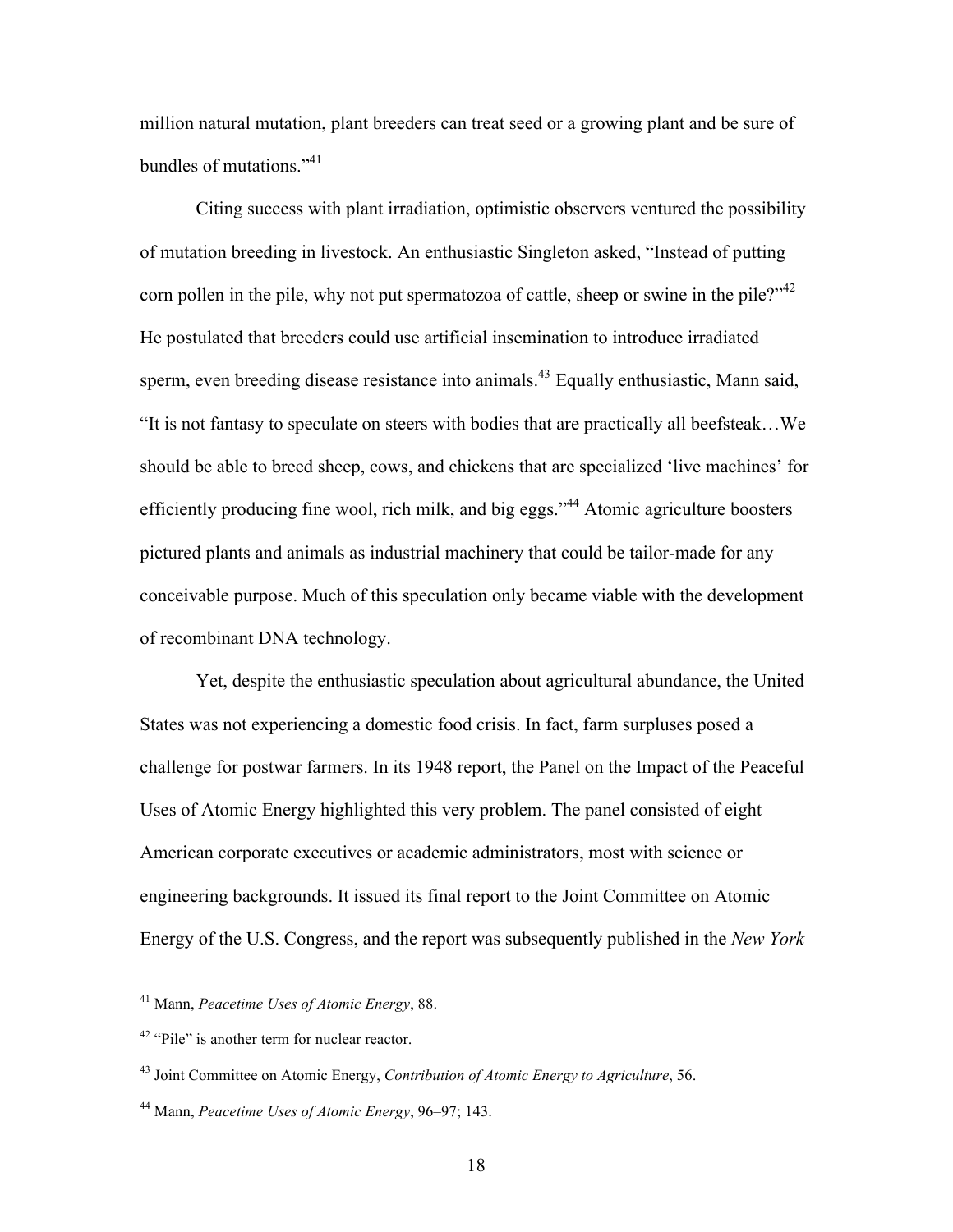*Times*. The panel asked "that those charged with meeting the farm surplus problem take into consideration the fact that such atomic developments—as other major new farm techniques—will contribute materially to farm output."<sup>45</sup> Thus, the primary beneficiaries would not be consumers or farmers. Rather, they would be those who stood to profit from selling new seed varieties, enhanced fertilizers, and other products.<sup>46</sup> Moreover, radical realignments of the agricultural sector, such as those caused by photosynthesis factories, would benefit industrial interests who would build and likely operate them.

Clearly, corporate interests were underlying any humanitarian considerations, but so too were Cold War strategic implications. Agriculture could be a weapon in the ideological war with the Soviet Union. Officials saw atomic agriculture as an opportunity to serve American interests at home and abroad. American government and industry would feed the world through the wonders of the atom, rather than menacing the world with nuclear weapons. In its report, the Panel on the Impact of the Peaceful Uses of Atomic Energy stated, "Only in this way can the United States bring to bear atomic contributions to agriculture, so as to demonstrate our historic sense of international humanitarian leadership."<sup>47</sup> In this view, agricultural advances would benefit domestic farmers and consumers, but perhaps more importantly, they were exportable to the nonaligned nations of the developing world. As historian Jacob Hamblin observed, "Atomic energy was a symbol of American mastery of nature's terrible power, and it was a gift

<sup>&</sup>lt;sup>45</sup> Panel on the Impact of the Peaceful Uses of Atomic Energy, "Text of the Conclusions and Recommendations for Peaceful Uses of Atomic Energy," *New York Times*, February 1, 1956.

<sup>&</sup>lt;sup>46</sup> For an earlier example of power shifts resulting from agricultural innovations and proprietary knowledge, see Deborah Fitzgerald, "Farmers Deskilled: Hybrid Corn and Farmers' Work," *Technology and Culture* 34, no. 2 (April 1993): 324–43.

 $47$  Ibid.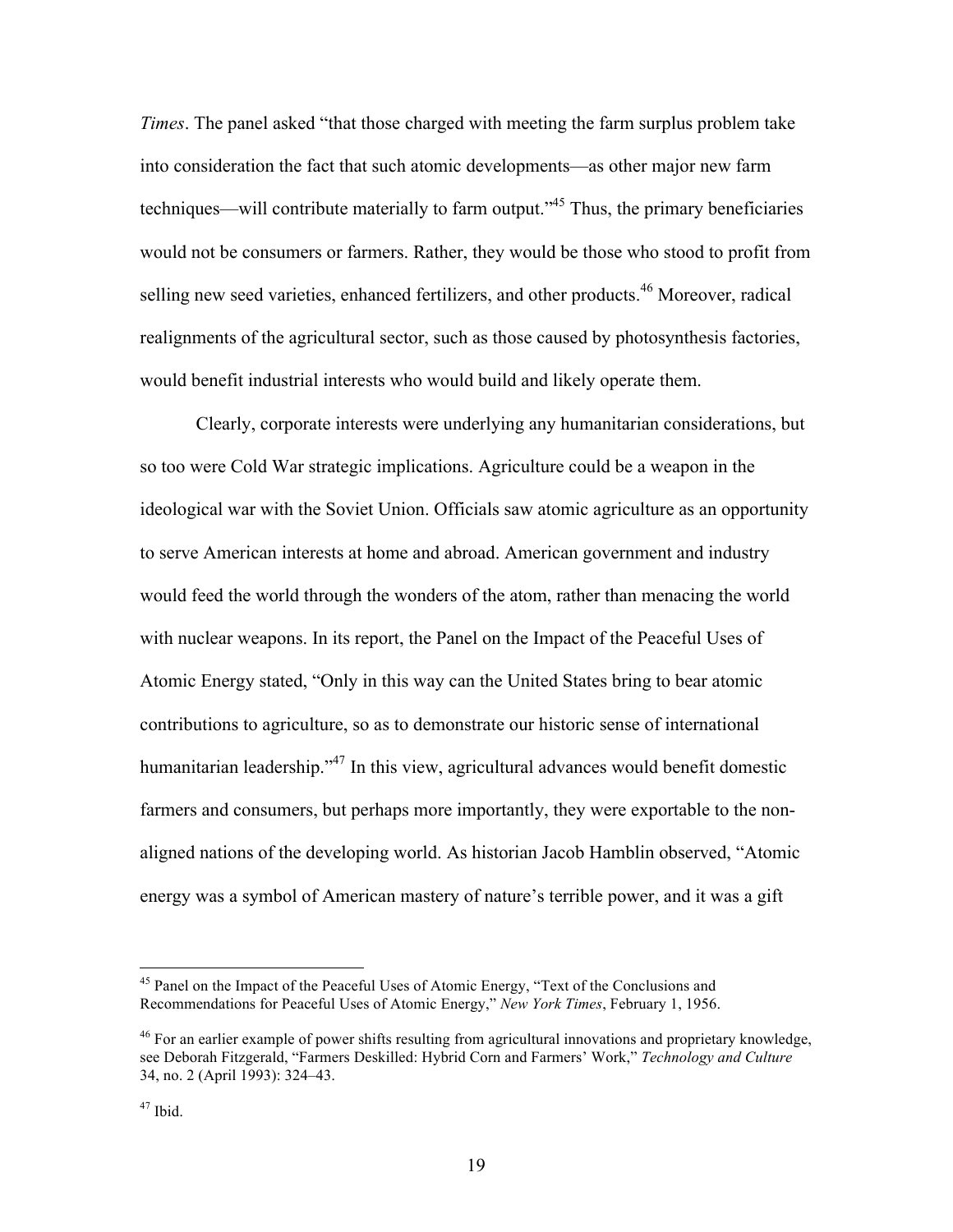that Americans promised to bestow upon the world."<sup>48</sup> This attitude is apparent in statements by AEC chairman Lewis Strauss and Senator Clinton Anderson, both prominent, pro-nuclear federal officials.

Lewis Strauss was the consummate Cold Warrior, viewing nuclear supremacy as the only guarantee of public safety. He believed a well-fed population would not fall for Soviet promises of prosperity and equality. A prime example comes from his public remarks at the 1957 World's Conservation Exposition and World Plowing Contests in Peebles, Ohio. That year was the first time the multinational event, begun in 1952, was hosted by the United States. Organizers had built a temporary airstrip to handle the influx of more than 100,000 visitors to the sparsely-populated area. Farmers from more than a dozen Western-aligned countries competed in various plowing matches in hopes of winning a prestigious Golden Plow award. Strauss attended the event to dedicate a "peace cairn." The cairn included stones from all the participating countries and a plow to crown the memorial. In his address, Strauss stressed the ability of agricultural abundance to "break the back of dictator governments." He continued, "Starvation, periodic or endemic, is the soil in which communism flourishes."<sup>49</sup>

Senator Clinton Anderson was another promoter of atomic agriculture. After serving as Secretary of Agriculture under President Truman, Anderson returned to Washington as a senator from New Mexico, a state with a vested interest in the nuclear

<sup>&</sup>lt;sup>48</sup> Jacob Darwin Hamblin, "Let There Be Light ... and Bread: The United Nations, the Developing World, and Atomic Energy's Green Revolution," *History & Technology* 25, no. 1 (March 2009): 26. See also, Jacqueline McGlade, "More a Plowshare than a Sword: The Legacy of US Cold War Agricultural Diplomacy," *Agricultural History* 83, no. 1 (January 2009): 79–102.

<sup>49</sup> William M. Blair, "Strauss Praises Atomic Crop Gain," *New York Times*, Sept. 20, 1957; Ohio Academy of Science, "Guide to Thirty-Eighth Annual Field Conference of the Section of Geology of the Ohio Academy of Science," April 27, 1963, p. 23, Geology Section Field Trip Guides, Knowledge Bank (The Ohio State University, Columbus), http://hdl.handle.net/1811/44984.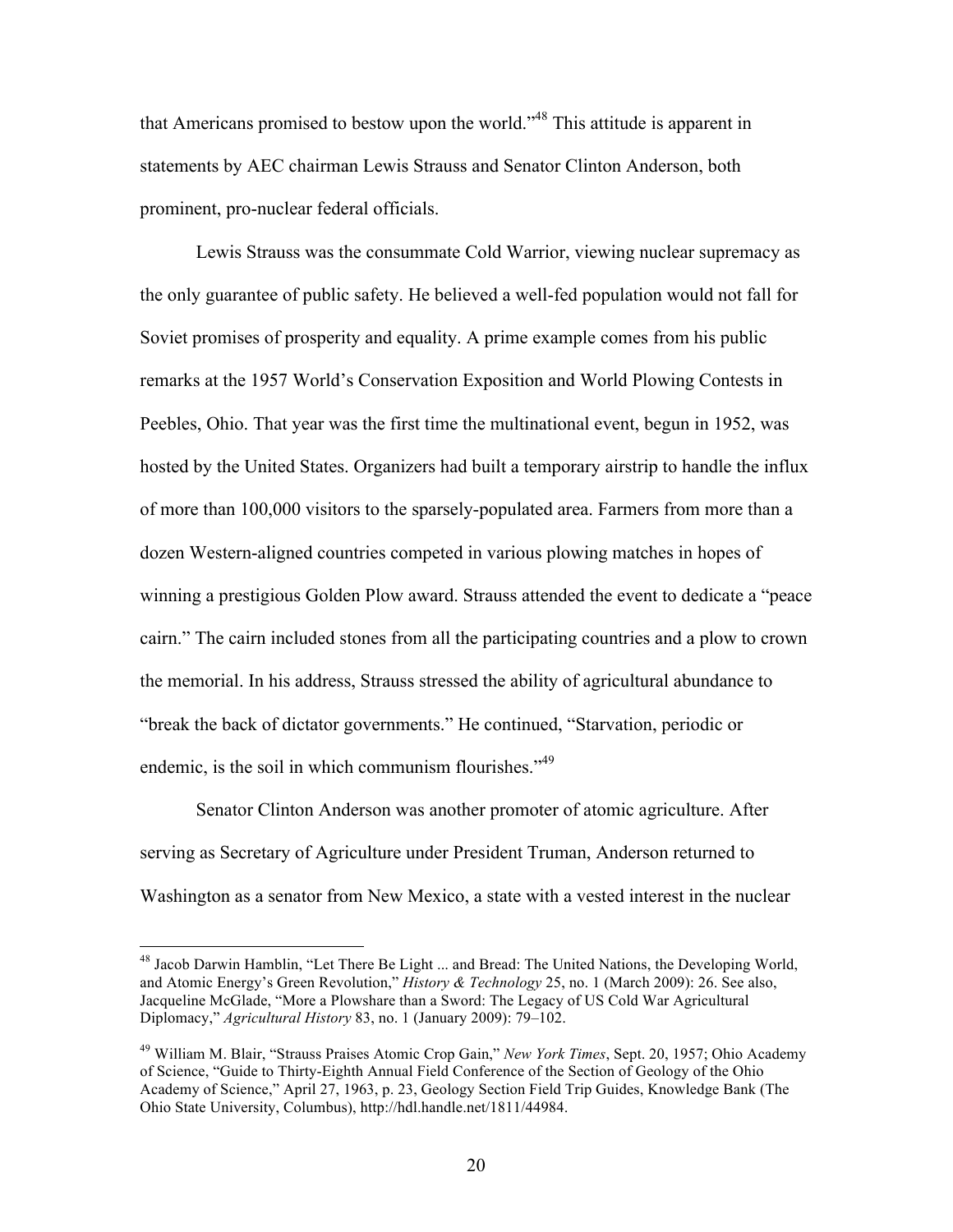industry. Like Strauss, Anderson spoke of the peaceful atom as an invaluable weapon to "wage the peace" with the Soviet Union.<sup>50</sup> In 1955, Anderson appealed to the National Advertising Executives Association (NAEA). Speaking at the NAEA summer conference, he urged American advertisers to market the atomic age as the dawn of a new era of peace and abundance.

Anderson pitched the peaceful atom in the form of an imaginary medicine show. He began, "I wish it could now be possible for me to put on a medicine show, like the old vaudeville act with the barker selling his wares to the country people—except that my wares would be atomic wares." The choice of the medicine show motif is notable. It evokes the image of a charismatic and energetic peddler, but it also carries connotations of deception and gullibility. Speaking to professional advertisers, however, Anderson deployed it in a tongue-in-cheek manner. The senator began his pitch with an example from mutation breeding, saying, "Today, I would like to open my own medicine show by giving a flower to the first lady I see in the assembly." He proposed giving the imaginary audience member a red carnation and a white carnation from the same seed stock, products of the mutation breeding program at Brookhaven National Laboratory. He told listeners that irradiation made each and every seed a genetic wild card. $51$ 

Strangely, Anderson did not elaborate on benefits of mutation breeding. Rather, he talked about the genetic effects of radiation on humans. Mutations in irradiated seeds manifest as the plants grow. In a similar manner, according to Anderson, the full effects of nuclear testing would remain unknown until enough generations received fallout

 <sup>50</sup> Senate Committee on Foreign Relations, *Atoms for Peace Manual*, 407.

 $<sup>51</sup>$  Ibid., 526. Similar imagery has appeared in recent discussions of the CRISPR tool. See the mention of</sup> the blue rose in Michael Specter, "Can CRISPR Avoid the Monsanto Problem?," *The New Yorker*, November 12, 2015.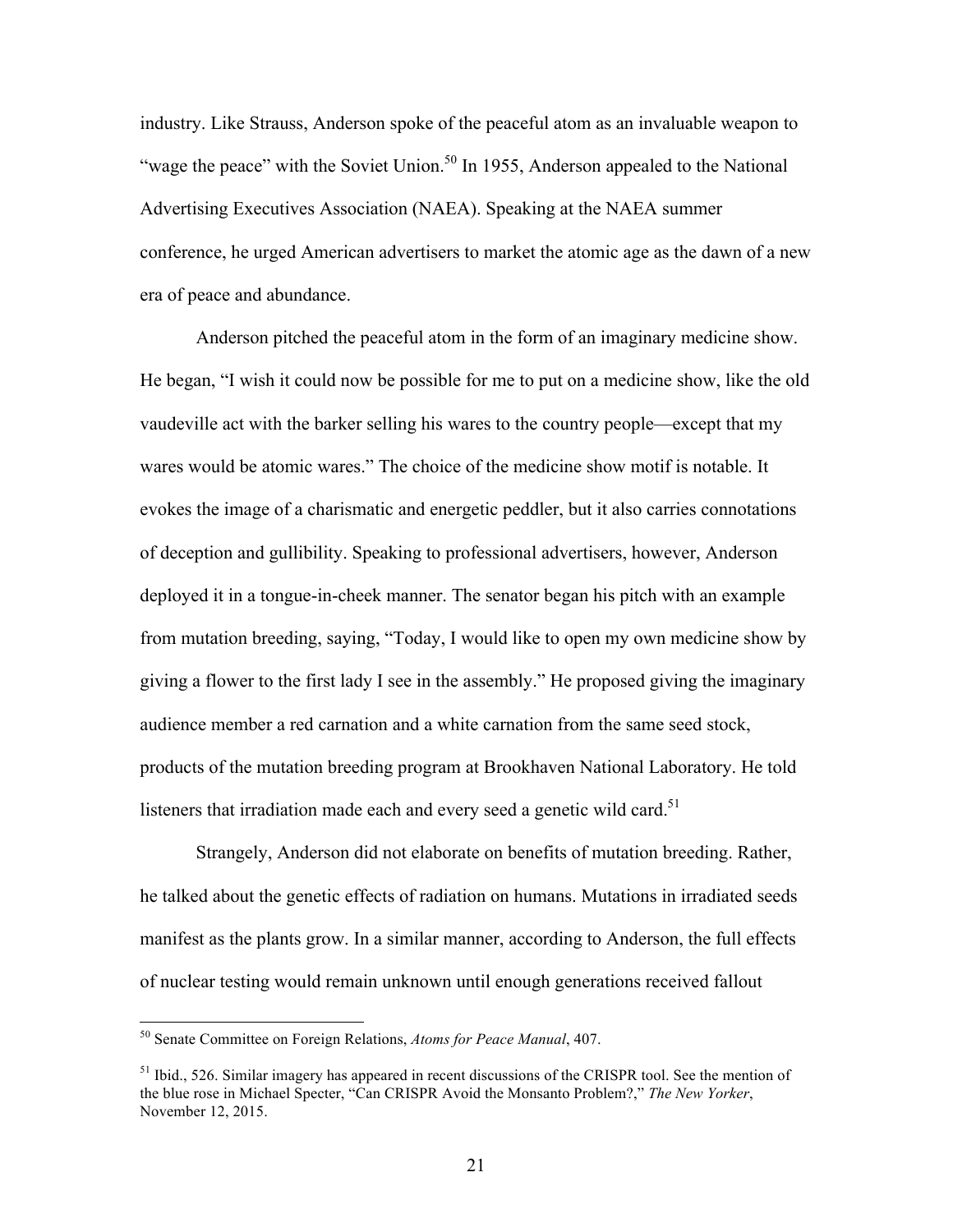exposure in varying amounts. Using a disturbing agricultural analogy, he said they would have to wait "until oncoming crops of children have been brought into the world and grown to manhood—producing their own progeny and finally being weighed and measured to see if there are variations and mutations." <sup>52</sup> Since the beginning of atmospheric nuclear testing in the late 1940s, Americans had worried about radioactive contaminants reaching North America.<sup>53</sup> Anderson's remarks are cryptic, to say the least. Pro-nuclear officials in this period certainly conspired to downplay the dangers of radiation, but these statements are more than that. Anderson also seems to hint at some sort of long-term Darwinian social experiment.<sup>54</sup>

Following his disconcerting prediction, Anderson enumerated the wonders of radioisotope tracing. After explaining its medical applications, he moved on to agricultural uses, such as research on photosynthesis and animal nutrition. He hinted at more possibilities for agriculture by saying, "Time will not permit the story to be told even partially." Higher crop yields raised the problem of storage and shipment. Forecasting a higher population through medical advances, he said, "If more people need more food and hence agriculture turns out a greater volume, then surely the food industry will need the benefit of atomic energy to supply the raw food to a bigger market." He told them about the grand expectations for food irradiation and the resulting consumer products, such as "tastier potato chips" and "more nourishing meat in cellophane wrappers that keep it fresh and safe in an unrefrigerated showcase of a village store for 30

 $52$  Ibid.

<sup>53</sup> Boyer, *By the Bomb's Early Light*, 352–53.

<sup>&</sup>lt;sup>54</sup> Ibid., 188; Jacob Darwin Hamblin, "'A Dispassionate and Objective Effort': Negotiating the First Study on the Biological Effects of Atomic Radiation," *Journal of the History of Biology* 40, no. 1 (April 2007): 147–77; Jacob Darwin Hamblin, "Fukushima and the Motifs of Nuclear History," *Environmental History* 17, no. 2 (April 2012): 287–89.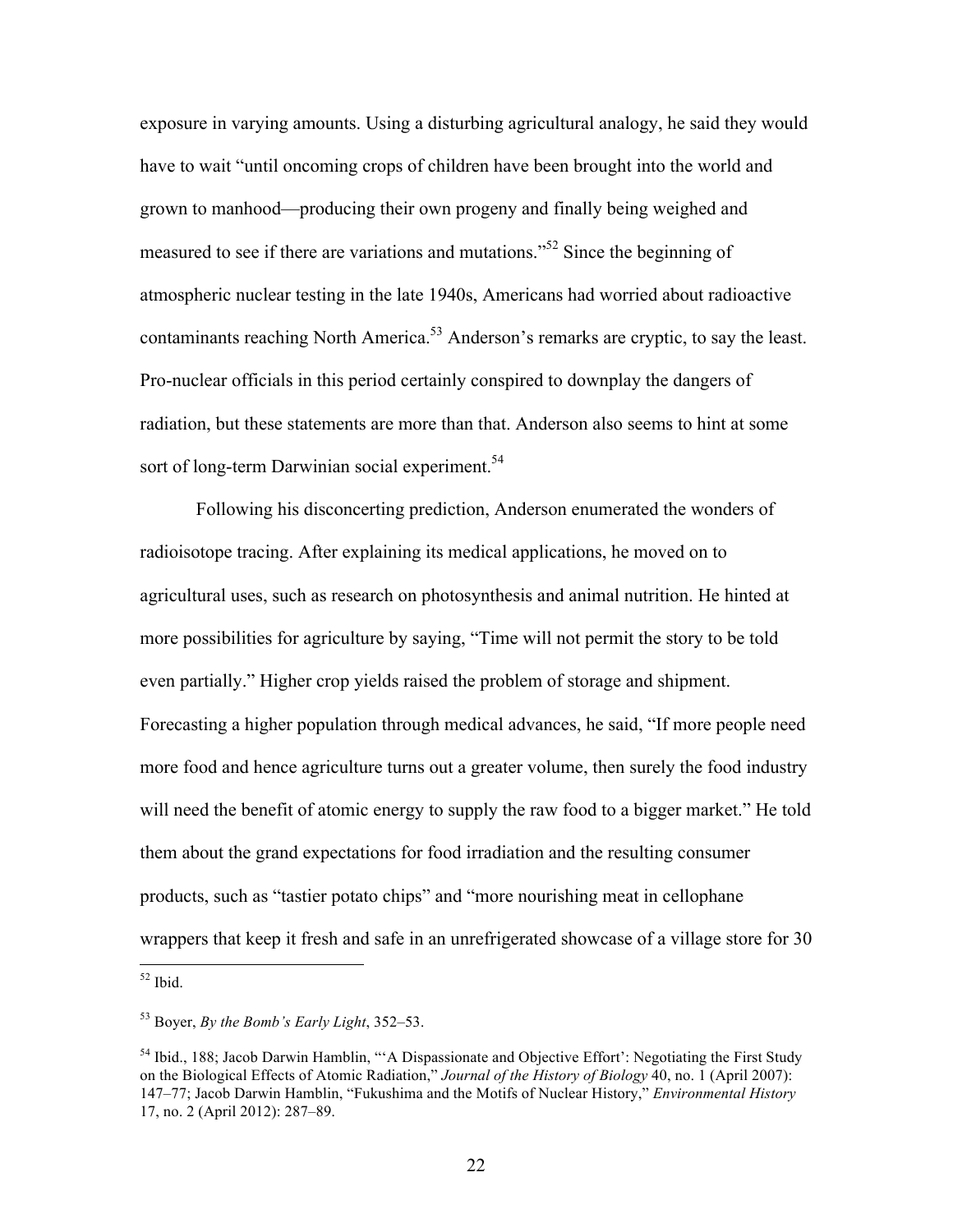days." In his closing remarks, Anderson appealed to the patriotism of advertisers. He implored them to advertise the wonders of the atom and help combat the "Moscow propaganda mill."<sup>55</sup>

Ever the Cold Warrior, Strauss had used the symbolism of the agricultural competition to claim the moral high ground for NATO members and other Westernaligned nations. In addition to talk of civic responsibility, Anderson bolstered his case by appealing to the corporate interests of advertising executives. Government-sponsored research would make new consumer products possible. The patriotic duty of selling the peaceful atom would be a prelude to selling "atomic wares" for their companies or clients.

 <sup>55</sup> Senate Committee on Foreign Relations, *Atoms for Peace Manual*, 528–30.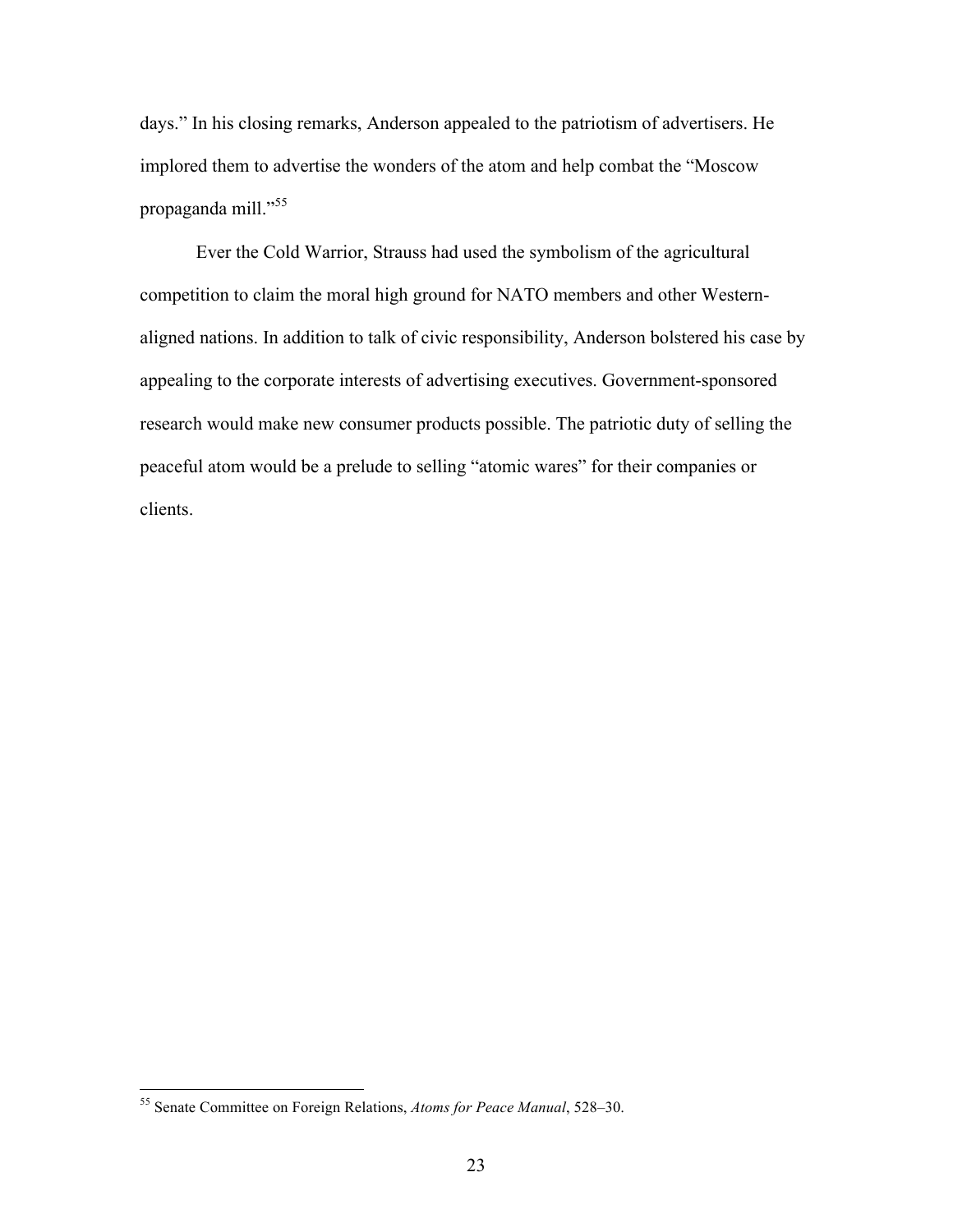#### CHAPTER 3: HOMEGROWN HAZARDS

Despite the assurances of Senator Anderson, the AEC, and industrial contractors, visions of atomic cultivation coexisted with public anxiety about radioactive contamination, including the vulnerability of the food supply. In case of nuclear attack, fallout from affected areas could spread and contaminate farms and ranches. More immediately, weapons testing and nuclear facilities seemed to pose an ongoing threat to public and environmental health, including crops and livestock.<sup>56</sup> Thus, hopes for atomic cultivation vied with contemporaneous fears about radioactive contamination of the very plants, animals, and agricultural landscapes that were supposed to benefit from the atom, not to mention the people who would consume those products. Explanations of atomic applications for agriculture often favored obfuscation over clarity or worked within a framework of acceptable risk. According to Hamblin, the language of risk was a way to "relocate decision-making power from the individual to a government without explicitly sounding like disempowerment." <sup>57</sup> Two educational films from the 1950s, *The Atomic Zoo* and *Atomic Energy Can Be a Blessing*, highlight this darker counter-narrative for the atom and agriculture.

*The Atomic Zoo* was a 1954 title from *The Magic of the Atom* series by the Handel Film Corporation. Producer Leo A. Handel specialized in academic films, releasing about

 <sup>56</sup> For more on civil defense and farming families, see Jenny Barker-Devine, "'Mightier than Missiles': The Rhetoric of Civil Defense for Rural American Families, 1950-1970," *Agricultural History* 80, no. 4 (October 2006): 415–35.

 $57$  Hamblin, "Fukushima and the Motifs of Nuclear History," 287–89.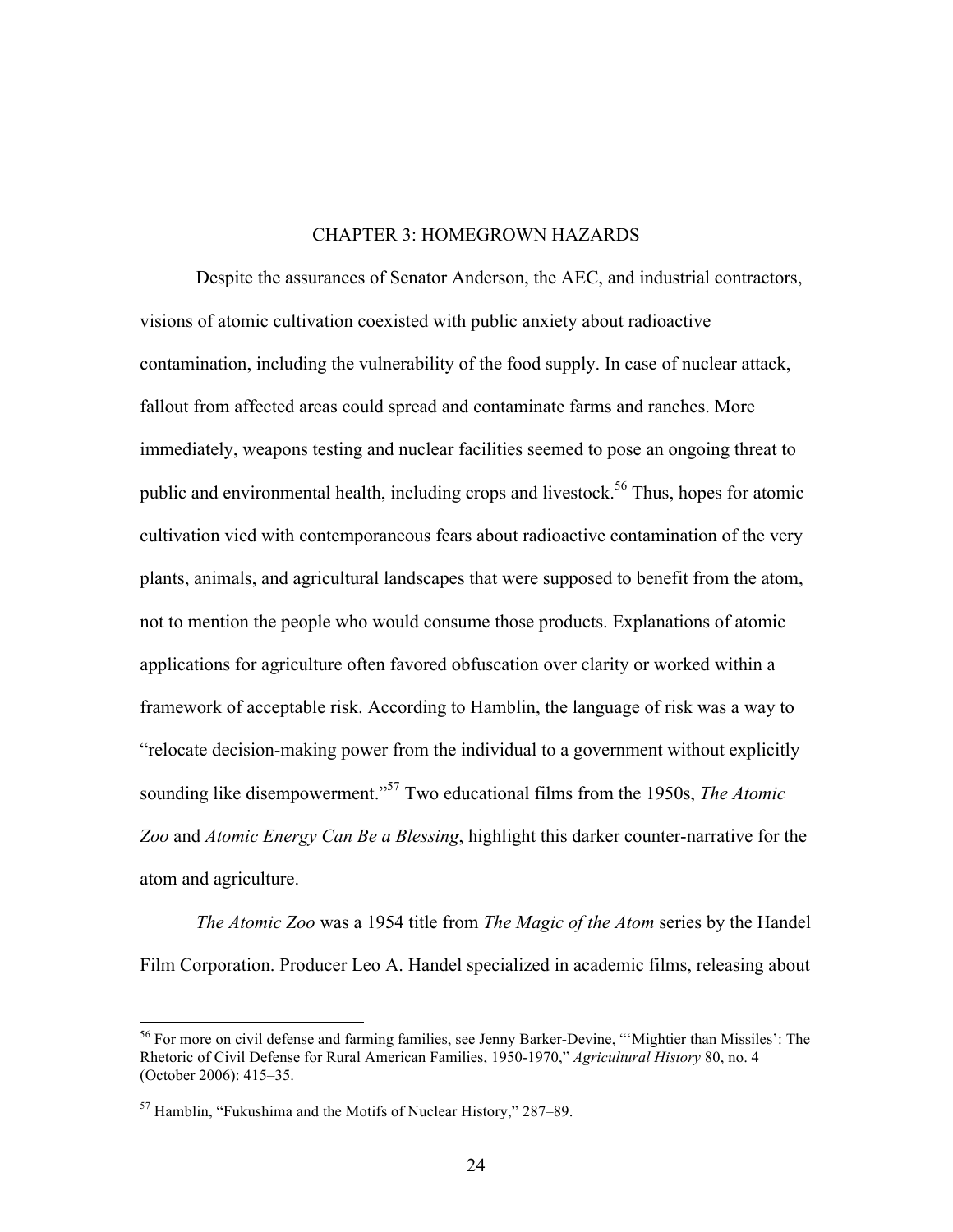150 in his career.58 *The Atomic Zoo* features radioisotope tracing in animals, but for two very different purposes. The film juxtaposes footage of physiological research on animals with footage of radiation exposure testing on animals. In the opening sequence of *The Atomic Zoo*, the narrator begins, "This time, atomic energy has found its way into the animal kingdom. Here, it helps answer important questions relating to our daily living." He continues, "How does food, containing radioactive materials, affect animals? What effect, if any, has an atomic processing plant on the vegetation and livestock in its area?" The film then shows footage of radioisotope tracing in sheep, hens, and fish. The segment with hens depicts research at the Oak Ridge Agricultural Research Laboratory. This use of radioisotopes was the type of research heralded as the key to agricultural breakthroughs.<sup>59</sup>

The segments on sheep and fish, however, show a different use for radioisotope tracing. The research on sheep and fish took place at the Hanford Works. These researchers were not trying to develop better animal feed or breed better livestock. Rather, they were investigating the impact of radioactive particles on nearby plants and animals. The contaminants came from cooling stack emissions and recycled water from the reactors. $60$ 

In the segment on sheep, researchers distribute food pellets with varying amounts of radioactive iodine. They take blood from the animals and measure the level of radioactive iodine in the thyroid glands. The narrator confidently claims, "Results to date: certain knowledge that we are not harming the animals foraging near atomic

 <sup>58</sup> Geoff Alexander, *Academic Films for the Classroom: A History* (Jefferson, NC: McFarland, 2010), 102.

<sup>59</sup> *The Magic of the Atom: The Atomic Zoo* (Handel Film Corporation, 1954).

 $60$  Ibid.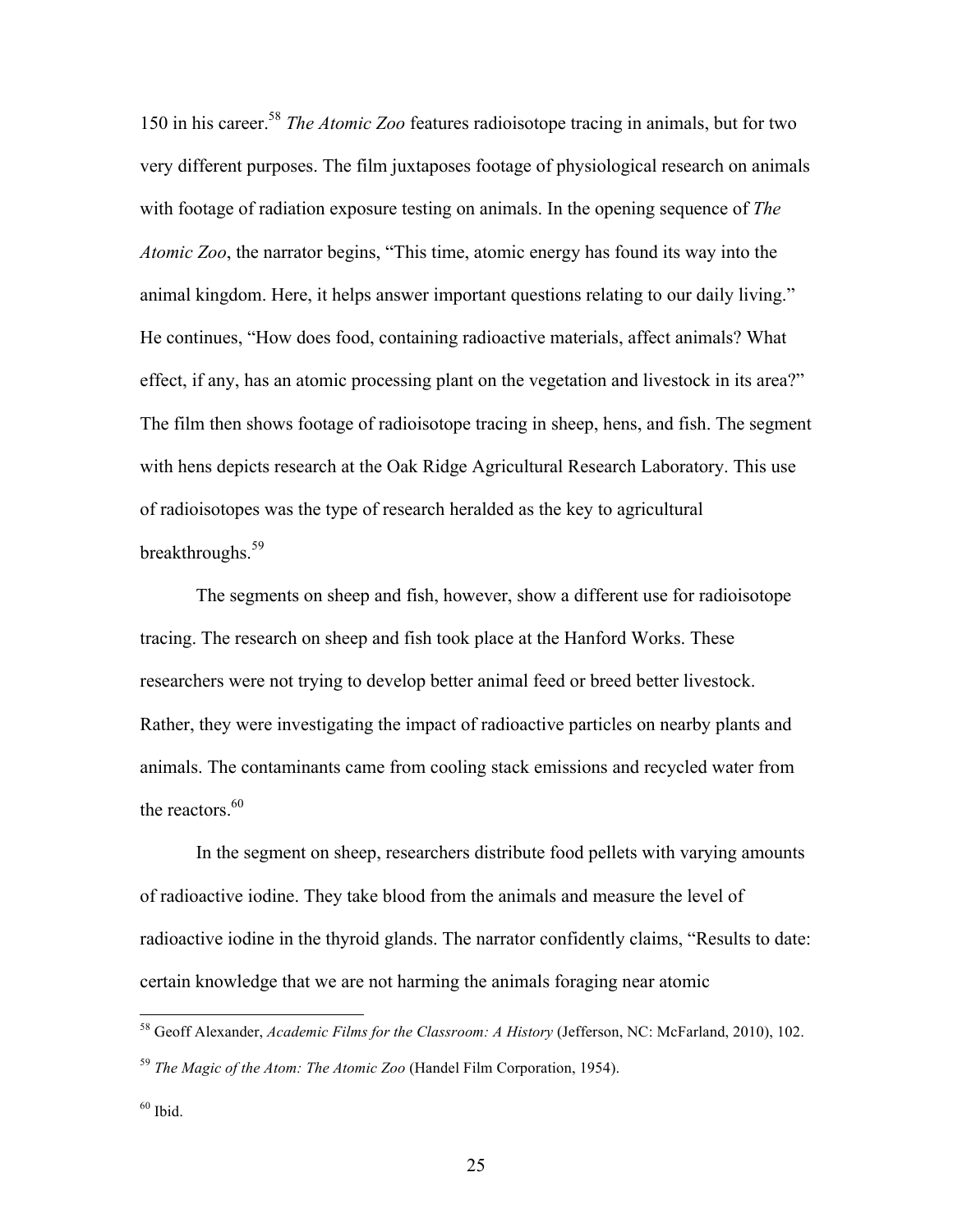installations." Researchers conducted similar tests on fish from the Columbia River. The plant pumped cooling water from the reactor to a settling tank to allow most of the radioactive particles to dissipate. After that, the plant returned the water to the river. The narrator, lacking definitive results, nonetheless reassures, "From this and many more tests, the effect of radioactive materials upon fish and aquatic plant life will be determined for the benefit of all mankind, through the magic of the atom."<sup>61</sup>

However, the lab tests turned out to be misleading. Food pellets seen in the film did not cause major concentration of radioisotopes in test subjects, but those pellets did not simulate field conditions. Organisms elsewhere in the food chain, particularly algae, absorbed and concentrated radioactive elements which were then passed on to fish, sheep, and other animals.<sup>62</sup> This chain of contamination was part of a larger history of environmental devastation at the Hanford Works. In her social and environmental history of Hanford, historian Kate Brown revealed the "slow-motion disaster" that left one of the Cold War's worst toxic legacies. Brown found that plant personnel "polluted the surrounding landscape freely, liberally, and disastrously," and after several decades of operation, Hanford left "hundreds of square miles of uninhabitable territory, contaminated rivers, soiled fields and forests, and thousands of people claiming to be sick." <sup>63</sup> Despite the image of corporate stewardship seen in *A is for Atom*, General Electric bears much of the responsibility for this environmental disaster.

 $61$  Ibid.

<sup>62</sup> Creager, *Life Atomic*, chap. 10.

<sup>63</sup> Ibid.; Brown, *Plutopia*, 3; Andrew Jenks, "Model City USA: The Environmental Cost of Victory in World War II and the Cold War," *Environmental History* 12, no. 3 (July 2007): 552–77.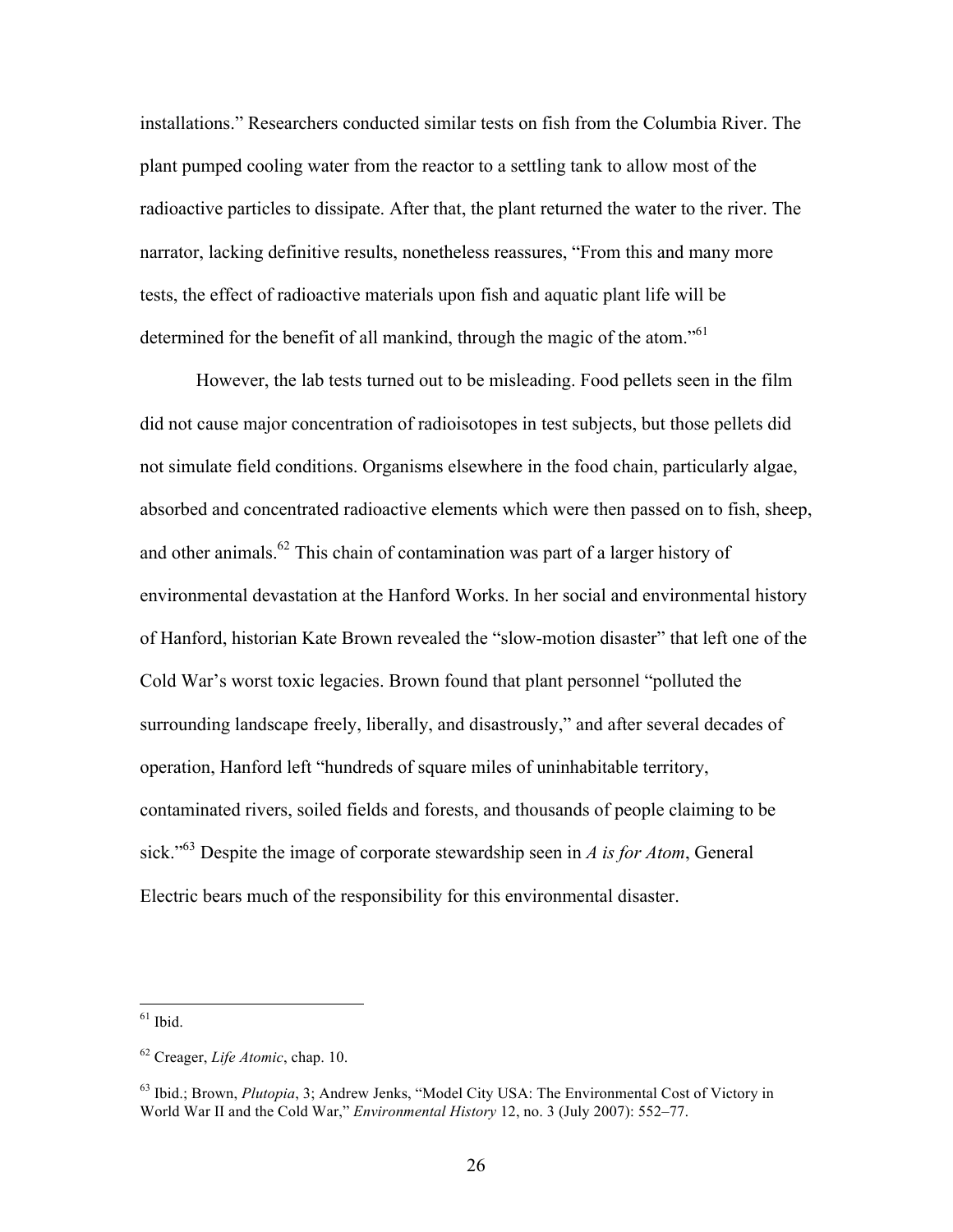*The Atomic Zoo* combines original narration with stock footage from the AEC.<sup>64</sup> *Atomic Energy Can Be a Blessing*, a 1953 educational film, also uses stock footage to illustrate applications of atomic energy. The film was a production by The Christophers, a ministry founded by Father James Keller, a Catholic priest in Ohio.<sup>65</sup> However, *Atomic Energy Can Be a Blessing* highlights a problem in stock footage distribution. Once the AEC provided film to producers, it lost interpretive control and left open the possibility of factual error. In the case of the The Christophers, such error conflated the positive and negative aspects of atomic energy and agriculture.

The film opens with Keller seated next to co-host Fred MacMurray, a noted Hollywood actor. MacMurray professes his own ignorance of atomic science and says he previously associated it only with bombs. Presumably, the audience shared similar preconceptions and could identify with MacMurray. Because of that very problem, Keller says that an AEC official asked him to do a program on atomic science. Keller characterizes atomic energy as a divine blessing, saying, "God has put this enormous power in our hands—to be our servant, not our master." On the subject of agriculture, Keller happily concludes, "More food for a starving world. A blessing indeed."<sup>66</sup> The studio scenes with Keller and MacMurray alternate with stock footage narrated by Hal Gibney, another guest from Hollywood. Gibney was the narrator for *Dragnet*, a popular television police procedural.

 <sup>64</sup> U.S. Atomic Energy Commission, *16mm Film Catalog: Popular Level, 1966-1967* (Oak Ridge, TN: U.S. Atomic Energy Commission, Division of Technical Information, 1967), ii; xviii.

<sup>65</sup> Christopher is the anglicized form of the Greek *Christoforos*, or Christ-bearer.

<sup>66</sup> *Atomic Energy Can Be a Blessing* (The Christophers, 1953).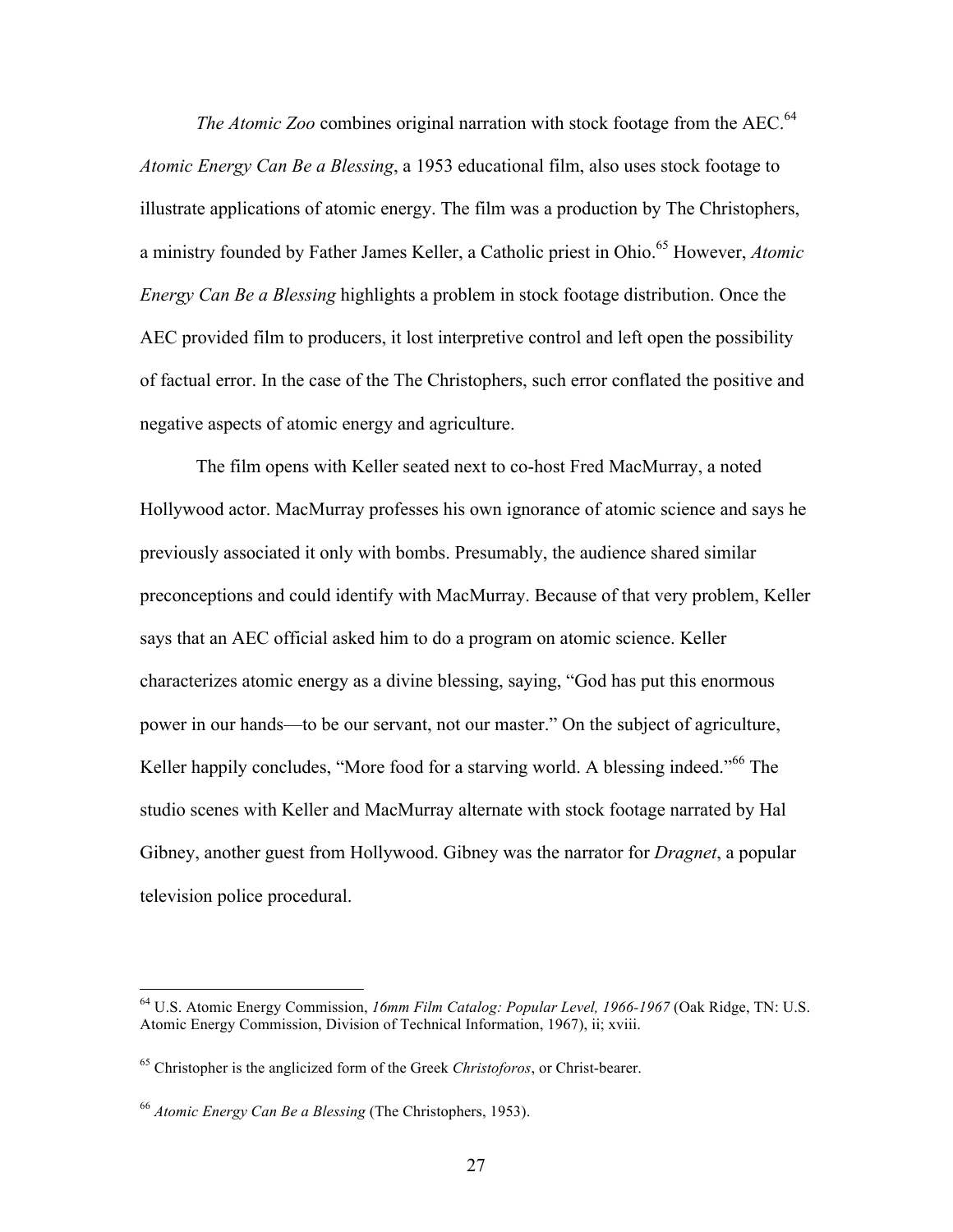During shots of the atomic garden at Brookhaven and the atomic greenhouse at Argonne, Gibney says, "Here is a scientist who is, for all intents and purposes, a farmer." The Brookhaven garden was a circular test field with a mechanism in the middle for raising and lowering an irradiation source. In the Argonne greenhouse, researchers used carbon dioxide tagged with carbon-14 to follow the movement of carbon through test plants.<sup>67</sup> Later in the film, footage shows scientists working with hens, sheep, and cattle. Gibney remarks, "Here we see atomic scientists who might even be called cowboys." However, in this attempt to exhibit atomic applications for agriculture, the film misidentifies some of its stock footage. While showing animal testing at the Hanford Works, Gibney cheerfully announces that researchers are trying to "build better lamb chops and mutton for the future." <sup>68</sup> The error turns radiation exposure testing from Hanford, a potential source of unease, into development of better livestock, a reason for atomic optimism.

Film misidentification by The Christophers was unfortunate but appear to be unintentional. That was not the case with misrepresentations by a small mail order company from Tennessee. While Senator Anderson had merely imagined a medicine show, entrepreneur Clarence J. Speas created one. Speas was the founder of Oak Ridge Atom Industries, a company that hawked irradiated seeds and plants. The company name encouraged people to associate it with nearby Oak Ridge National Laboratory. Speas was ambitious, placing advertisements in major national newspapers. These advertisements

 <sup>67</sup> Laurence, "Eerie Atomic Garden Grows Weapons to Battle Man's Ills."

 $68$  Ibid.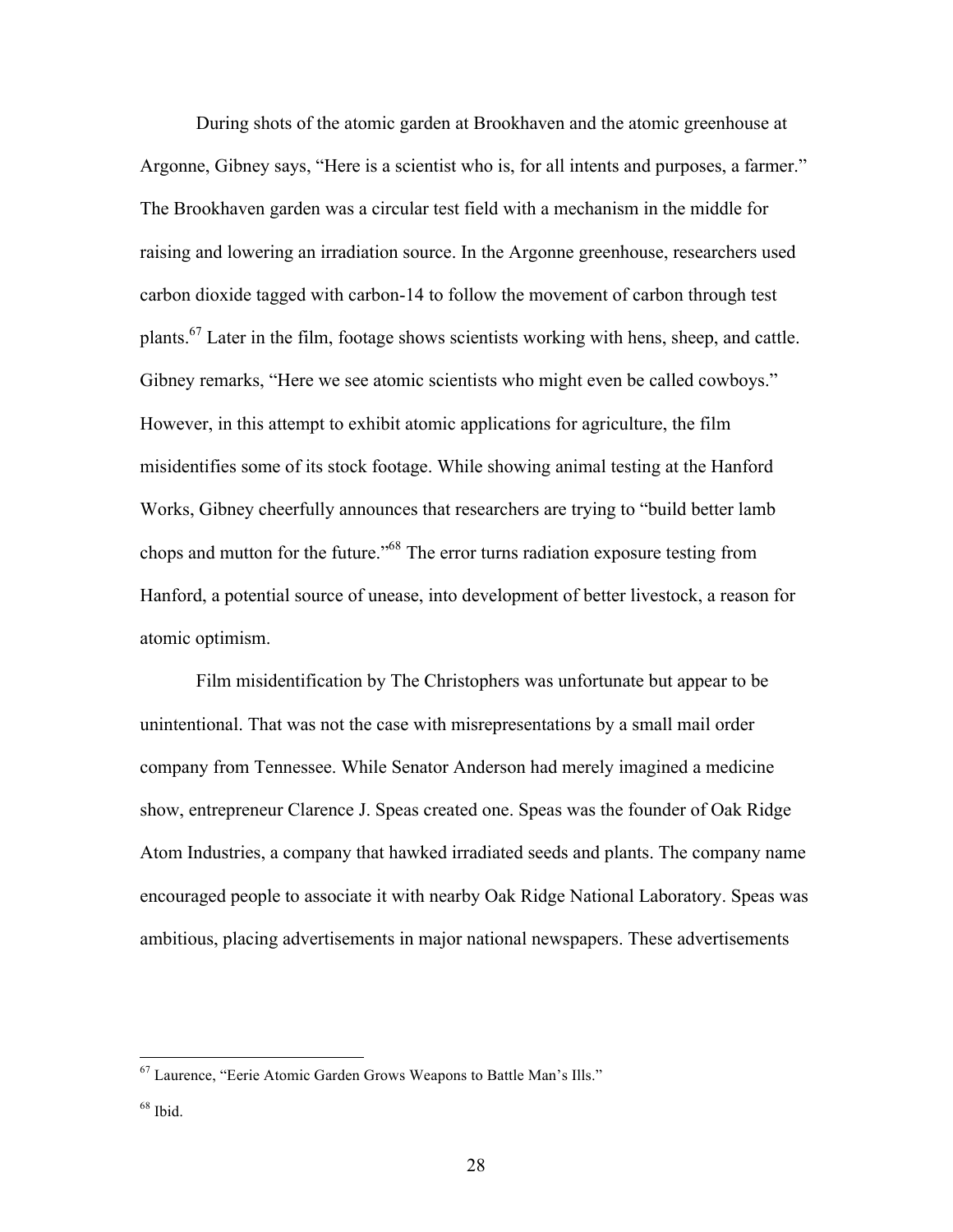always referred to him as "Dr. Clarence Speas."<sup>69</sup> Presumably, like the company name, his title was an attempt to bolster the scientific credibility of his business. However, Speas did not hold a research degree in any field of science or engineering. In fact, he was a dentist from Burlington, Vermont. In the 1940s, the University of Vermont listed him as "Instructor in Oral Hygiene and Dental Medicine." After moving to eastern Tennessee, Speas had obtained an AEC cobalt-60 license to begin his irradiation operation.70

In his marketing, Speas often made ludicrous claims. For example, advertisements promised, "Each variety has its own special irradiation level."<sup>71</sup> Was Speas referring to the duration of exposure, the distance from the cobalt-60, or something else? For potential customers, at least, it suggested that Speas could tailor irradiation to achieve desired results on a commercial scale. This image was not anywhere close to the trialand-error reality of mutation breeding or its time scale.

Speas was particularly bold in his advertisements that declared, "*These rays excite*  and invigorate the living cells of the dormant seeds."<sup>72</sup> This claim hearkened back to the "First Atomic Age," what historian Matthew Lavine calls the period between the discovery of radiation and the 1945 atomic bombings. Lavine argues that American atomic culture originated in this period, rather than emerging *ex nihilo* after Hiroshima and Nagasaki. In these early decades, many people thought radiation might have

<sup>&</sup>lt;sup>69</sup> See, for example, Stern's Department Store, "Experiment with Atom-Energized Plants! Be an Atomic Gardener…Join Science Pioneers," advertisement, *New York Times*, Feb. 19, 1961.

<sup>70</sup> Ibid.; University of Vermont, "Officers of Instruction," *Bulletin of the University of Vermont and State Agricultural College* 40, no. 3 (March 1943): 20.

 $71$  John Surrey Ltd., "Atomic Energized Seeds Can Develop an Amazing Garden for You," advertisement, *New York Times*, May 9, 1964.

 $72$  John Surrey Ltd., "Atomic Energized Seeds Can Develop an Amazing Garden for You."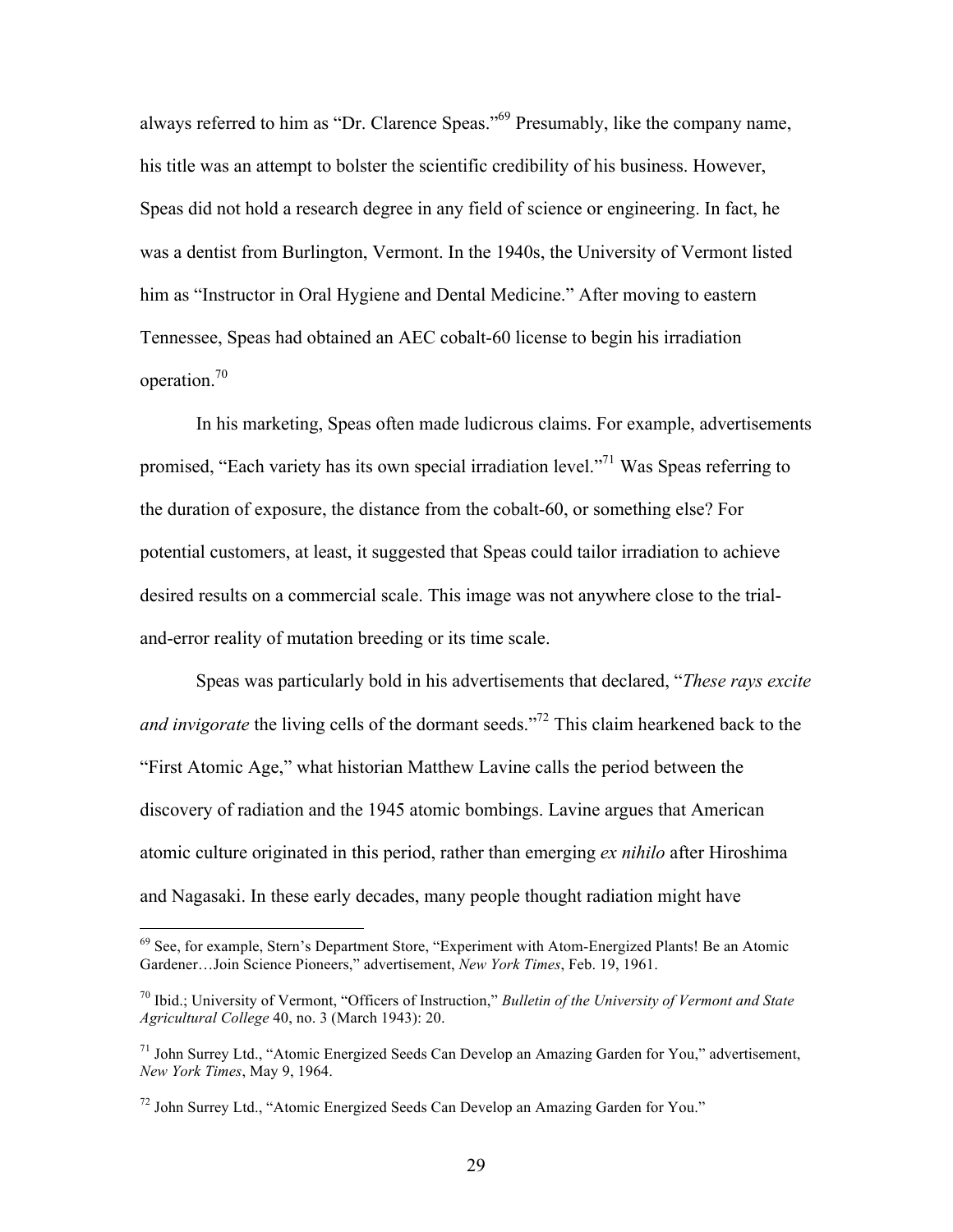energizing and reinvigorating properties. Yet, even in the heyday of such enthusiasm, the American public was still ambivalent about radiation. Furthermore, scientists debunked the rejuvenation idea long before Speas claimed he could excite and invigorate cells.<sup>73</sup> In the case of mutation breeding, however, the targets of radiation were plants, not people. Perhaps, Speas hoped customers would conflate the creation of desirable mutations with the "invigoration of living cells."<sup>74</sup>

With his grandiose claims, Speas painted an even rosier picture than the AEC or corporate partners.<sup>75</sup> However, he was not without his critics. Renowned horticulturist R. Milton Carleton used his nationally syndicated gardening column to address Speas's claims. Carleton was a trusted expert voice for gardeners nationwide. He cautioned readers:

Everyone has read about the frightening effects of atomic energy on humans. The same effects occur in plants and animals. Only rarely is a mutation of any value, say once in a million times. Even then, considerable knowledge and skill are required to detect such mutations. To expect an untrained home gardener to discover something worthwhile is like expecting to win the Irish Sweepstakes 10 times in a year.<sup>76</sup>

While Speas may seem like a curiosity, on the fringe of atomic marketing, the spirit of his claims was not all that different from advertising by industry and media giants. He too claimed to seize a greater share of what Nature was withholding. While his explanations obscured more than they clarified, so did the boosterism of Disney, GE, and others.

 <sup>73</sup> Matthew Lavine, *The First Atomic Age: Scientists, Radiations, and the American Public, 1895-1945* (New York: Palgrave Macmillan, 2013).

 $74$  For more on amateur atomic enthusiasm, see Paige Johnson, "Safeguarding the Atom: The Nuclear Enthusiasm of Muriel Howorth," *British Journal for the History of Science* 45, no. Special Issue 04 (2012): 551–71.

<sup>75</sup> "Atoms Give Zip to Seeds," *Milwaukee Sentinel*, April 28, 1961.

<sup>76</sup> R. Milton Carleton, "Don't Look for Miracles in Atomic-Treated Seeds," *Sunday Herald (Bridgeport, CT)*, April 15, 1962; "Rites For R. Milton Carleton, Horticulturalist," *Chicago Tribune*, September 5, 1986.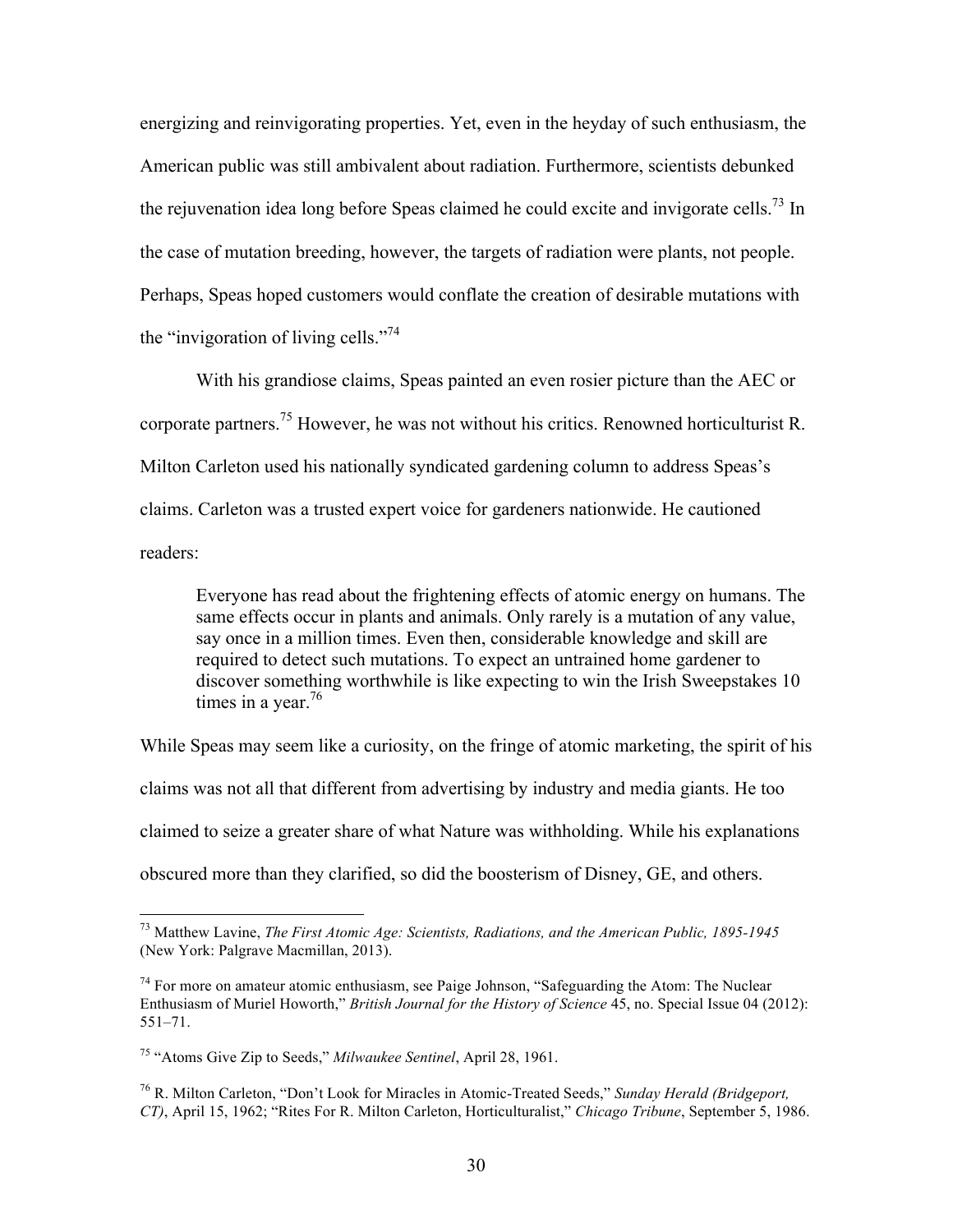Moreover, he connected the promises of the atomic Eden to the day-to-day lives of consumers. For an urbanizing and suburbanizing population that had less and less contact with farming, atomic-energized gardening seemed to offer a concrete way to grasp the fruits of atomic bounty.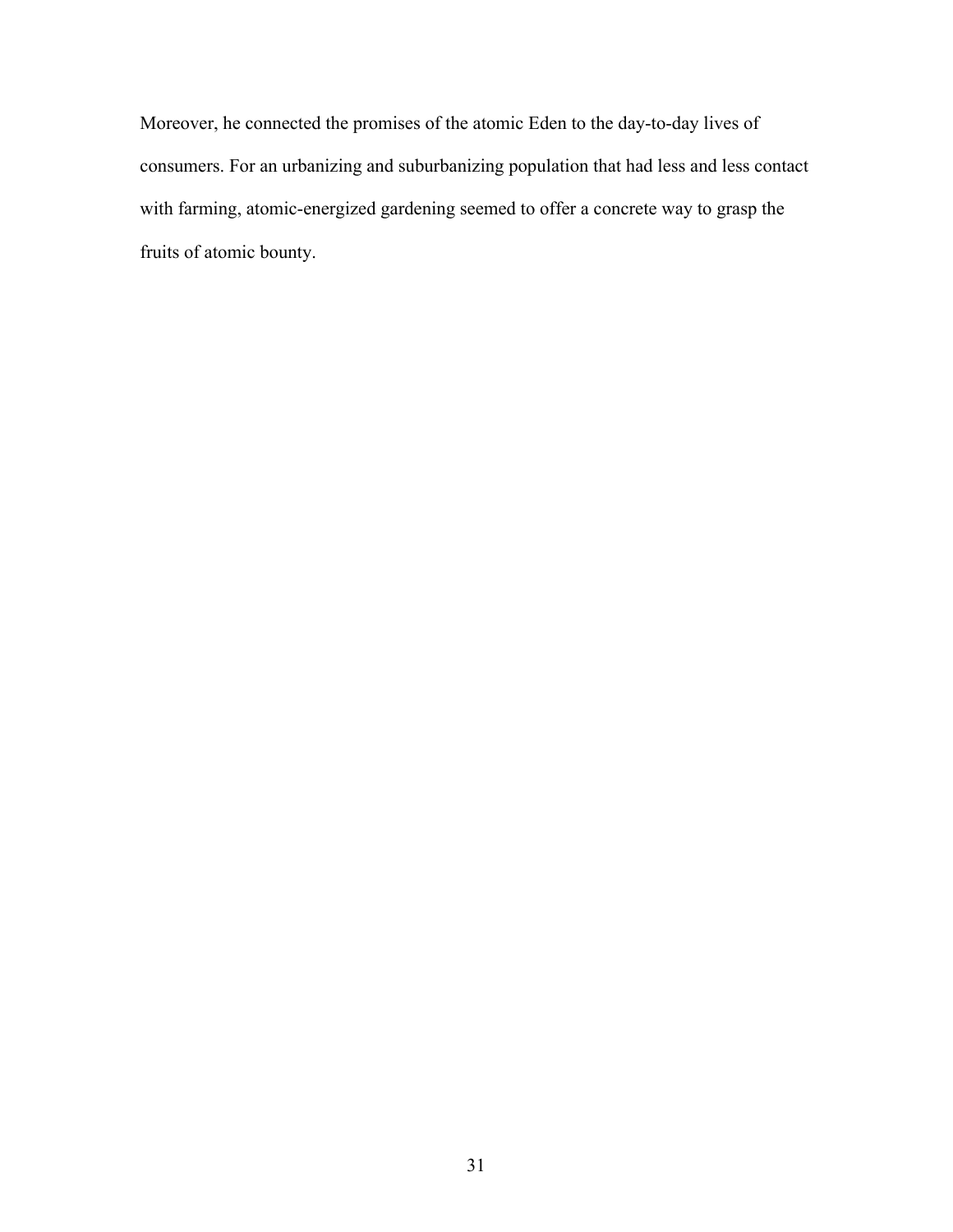#### **CONCLUSION**

In the United States, public discourse about atomic agriculture, and the peaceful atom in general, had reached a peak by the late 1960s. Anti-nuclear sentiment and environmental activism were gaining momentum. Bruce Lewenstein observed, "A new era for popular science began in the early 1960s, when criticism began to appear of the unbridled enthusiasm for science that had reigned in the United States for the previous 20 years or so."<sup>77</sup> Even David Lilienthal had to admit that the heyday of the peaceful atomic vision had passed. He explained the disappointing reality by saying, "The peaceful atom has not ushered in a 'new world' but has rather become a part, a minor part, of the old one." 78

The extraordinary had become ordinary, and remaining research continued without fanfare or spotlight. The feasibility of different schemes varied widely. Certain research programs yielded significant results. Radioisotope tracing aided in discoveries about plant and animal physiology, especially photosynthesis. New crop varieties were developed and introduced for domestic and international use. The USDA succeeded in eradicating the screwworm fly.<sup>79</sup> In contrast, projects like nuclear-powered terraforming and factory-based photosynthesis remained speculative. In monetary terms, the peaceful

 $77$  Lewenstein, "The Meaning of 'Public Understanding of Science' in the United States After World War II," 62.

<sup>78</sup> David E. Lilienthal, *Change, Hope and the Bomb* (Princeton: Princeton University Press, 1963), 117–18.

<sup>79</sup> Creager, *Life Atomic*, chap. 7; Hamblin, "Let There Be Light ... and Bread"; Perkins, "Edward Fred Knipling's Sterile-Male Technique for Control of the Screwworm Fly."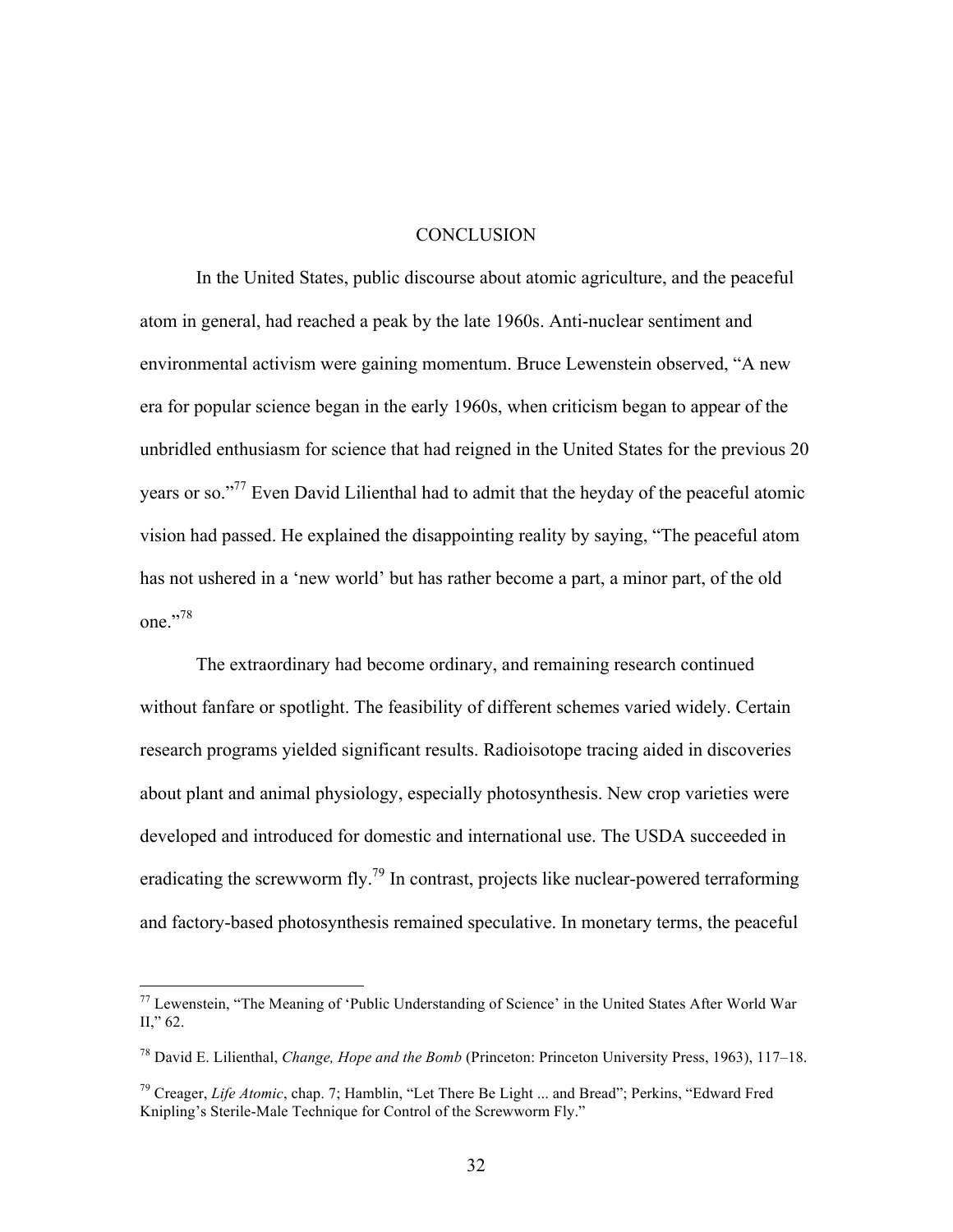atom was always a minor part of the atomic enterprise. Historian Spencer Weart found that funding for peaceful uses accounted for less than ten percent of AEC expenditures. Moreover, money for life science research, which would include agriculture, was only a small part of that amount.<sup>80</sup>

The unrealized dream of atomic agriculture sheds light on the political uses and cultural perceptions of agriculture in postwar America. Faced with the unfathomably small and large, promoters were creative in their representations. Atoms became embodied as anthropomorphic characters, while idyllic, even anachronistic, landscapes painted a picture of environmental restoration. Radioactive nature was the imagined staging ground for new kinds of organic factories that would meld the biological and the industrial, whether hyper-productive fields or farms inside factories. These programs held the promise of humanitarian aid on a global scale, while also providing a weapon in the ideological war with the Soviets. However, as Senator Anderson told advertisers, releasing the energy from atomic particles was ultimately a way of creating and dominating market opportunities.

Atomic agriculture was yet another arena in which the peaceful atom failed to be a panacea. Atomic energy certainly transformed landscapes, but not in the ways promised by boosters. The only atomic blooms in deserts came from mushroom clouds. Nuclear processing plants, especially the Hanford Works, caused environmental devastation on a staggering scale. Instead of creating fertile farmland, the industrial giant contaminated existing arable land. The promise of atomic agriculture was one of radioactive redemption, but it advertised an Edenic future that never arrived.

 <sup>80</sup> Weart, *Nuclear Fear*, 172.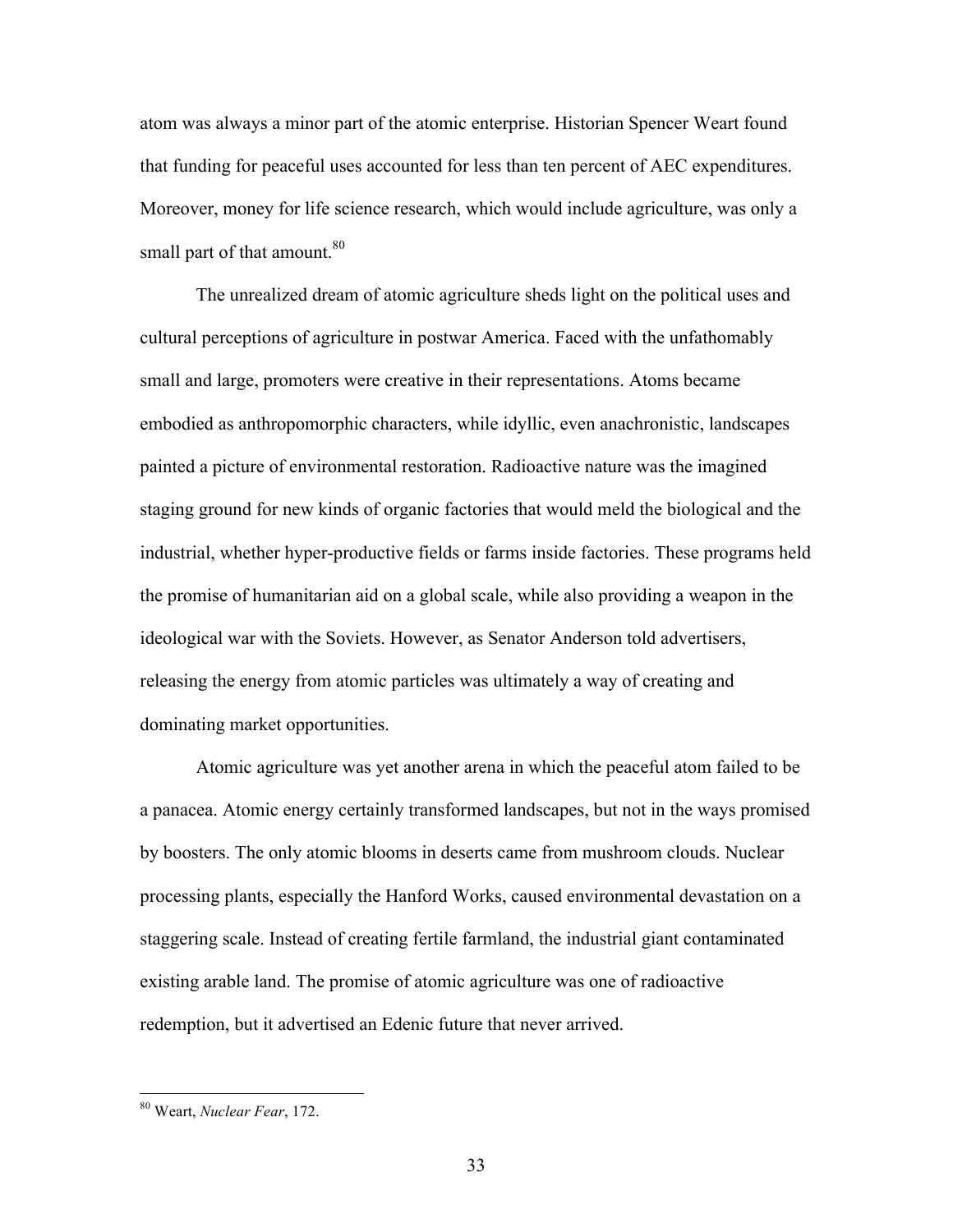### BIBLIOGRAPHY

- Alexander, Geoff. *Academic Films for the Classroom: A History*. Jefferson, NC: McFarland, 2010.
- Barker-Devine, Jenny. "'Mightier than Missiles': The Rhetoric of Civil Defense for Rural American Families, 1950-1970." *Agricultural History* 80, no. 4 (October 2006): 415–35.
- Bird, Kai, and Martin J. Sherwin. *American Prometheus: The Triumph and Tragedy of J. Robert Oppenheimer*. New York: A. A. Knopf, 2005.
- Boyer, Paul. *By the Bomb's Early Light: American Thought and Culture at the Dawn of the Atomic Age*. Chapel Hill: University of North Carolina Press, 1985.
- Brown, Kate. *Plutopia: Nuclear Families, Atomic Cities, and the Great Soviet and American Plutonium Disasters*. New York: Oxford University Press, 2013.
- Buchanan, Nicholas. "The Atomic Meal: The Cold War and Irradiated Foods, 1945– 1963." *History and Technology* 21, no. 2 (June 2005): 221–49.
- Bukatman, Scott. "There's Always Tomorrowland: Disney and the Hypercinematic Experience." *October* 57 (1991): 55–78.
- Chakrabarty, Dipesh. "The Climate of History: Four Theses." *Critical Inquiry* 35, no. 2 (January 2009): 197–222.
- Creager, Angela N. H. *Life Atomic: A History of Radioisotopes in Science and Medicine*. Chicago: University of Chicago Press, 2013.
- Creager, Angela N. H., and María Jesús Santesmases. "Radiobiology in the Atomic Age: Changing Research Practices and Policies in Comparative Perspective." *Journal of the History of Biology* 39, no. 4 (December 2006): 637–47.
- Curry, Helen Anne. "Atoms in Agriculture: A Study of Scientific Innovation Between Technological Systems." *Historical Studies in the Natural Sciences* 46, no. 2 (April 2016): 119–53.
	- ———. *Evolution Made to Order: Plant Breeding and Technological Innovation in Twentieth Century America*. Chicago: University of Chicago Press, 2016.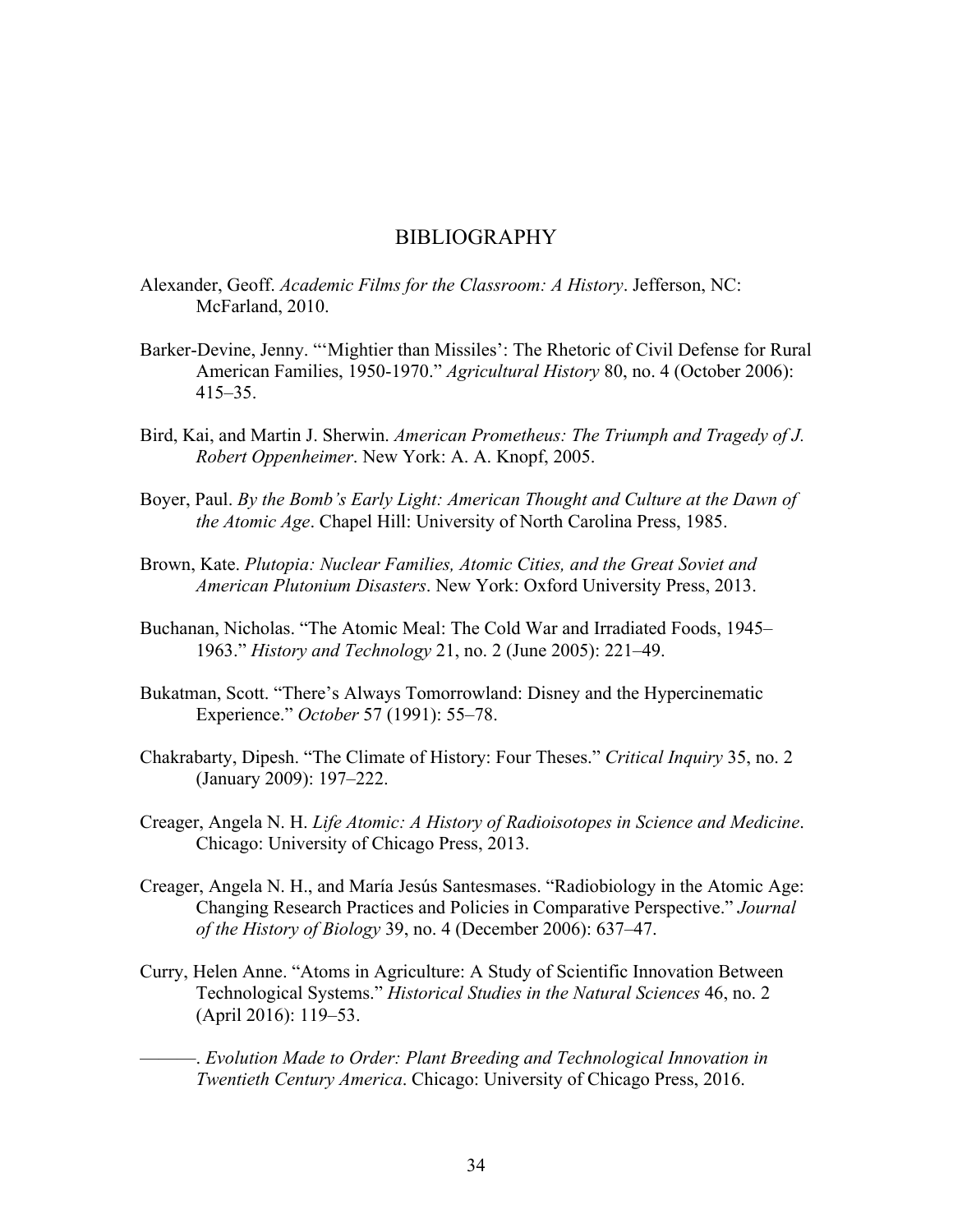———. "Industrial Evolution: Mechanical and Biological Innovation at the General Electric Research Laboratory." *Technology and Culture* 54, no. 4 (2013): 746–81.

———. "Radiation and Restoration; Or, How Best to Make a Blight-Resistant Chestnut Tree." *Environmental History* 19, no. 2 (April 2014): 217–38.

- Fiege, Mark. *Irrigated Eden: The Making of an Agricultural Landscape in the American West*. Seattle: University of Washington Press, 1999.
- Fitzgerald, Deborah. *Every Farm a Factory: The Industrial Ideal in American Agriculture*. New Haven: Yale University Press, 2003.
- ———. "Farmers Deskilled: Hybrid Corn and Farmers' Work." *Technology and Culture* 34, no. 2 (April 1993): 324–43.
- Flowers, Benjamin Sitton. *Skyscraper: The Politics and Power of Building New York City in the Twentieth Century*. Philadelphia: University of Pennsylvania Press, 2009.
- General Electric Company. *Adventures Inside the Atom*. 1948.
- Haber, Heinz. *The Walt Disney Story of Our Friend the Atom*. New York: Simon and Schuster, 1956.
- Hamblin, Jacob Darwin. "Fukushima and the Motifs of Nuclear History." *Environmental History* 17, no. 2 (April 2012): 285–99.
- ———. "Let There Be Light ... and Bread: The United Nations, the Developing World, and Atomic Energy's Green Revolution." *History & Technology* 25, no. 1 (March 2009): 25–48.
- Haraway, Donna. "The Promises of Monsters: A Regenerative Politics for Inappropriate/d Others." In *Cultural Studies*, edited by Lawrence Grossberg, Cary Nelson, and Paula A. Treichler, 295–337. New York: Routledge, 1992.
- Hijiya, James A. "The 'Gita' of J. Robert Oppenheimer." *Proceedings of the American Philosophical Society* 144, no. 2 (2000): 123–67.
- Hughes, Sally Smith. *Genentech: The Beginnings of Biotech*. Chicago: University of Chicago Press, 2011.
- Hyde, Margaret O. *Atoms Today and Tomorrow*. New York: McGraw-Hill, 1955.
- Jenks, Andrew. "Model City USA: The Environmental Cost of Victory in World War II and the Cold War." *Environmental History* 12, no. 3 (July 2007): 552–77.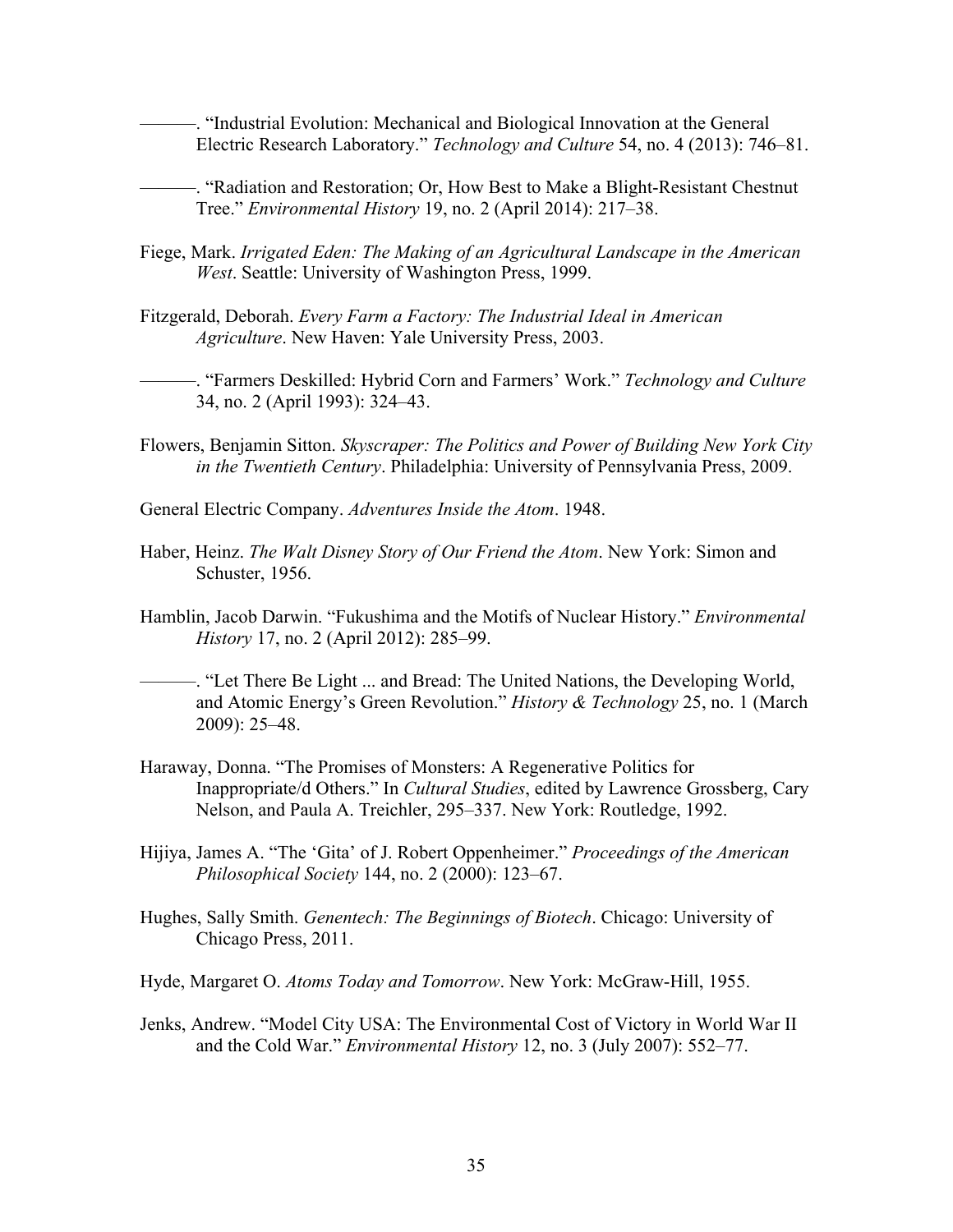- Johnson, Paige. "Safeguarding the Atom: The Nuclear Enthusiasm of Muriel Howorth." *British Journal for the History of Science* 45, no. Special Issue 04 (2012): 551–71.
- Kirk, Robert G. W. "'Standardization through Mechanization': Germ-Free Life and the Engineering of the Ideal Laboratory Animal." *Technology and Culture* 53, no. 1 (2012): 61–93.
- Kline, Ronald R. *Consumers in the Country: Technology and Social Change in Rural America*. Baltimore: Johns Hopkins University Press, 2000.
- Langston, Nancy. *Forest Dreams, Forest Nightmares: The Paradox of Old Growth in the Inland West*. Seattle: University of Washington Press, 1995.
- Lavine, Matthew. *The First Atomic Age: Scientists, Radiations, and the American Public, 1895-1945*. New York: Palgrave Macmillan, 2013.
- Lewenstein, Bruce V. "The Meaning of 'Public Understanding of Science' in the United States After World War II." *Public Understanding of Science* 1, no. 1 (January 1992): 45–68.
- Lilienthal, David E. *Change, Hope and the Bomb*. Princeton: Princeton University Press, 1963.
- Lindee, M. Susan, and Dorothy Nelkin. *The DNA Mystique: The Gene as a Cultural Icon*. Ann Arbor: University of Michigan Press, 2004.
- Mann, Martin. *Peacetime Uses of Atomic Energy*. New York: Thomas Y. Crowell, 1957.
- Marx, Leo. *The Machine in the Garden: Technology and the Pastoral Ideal in America*. New York: Oxford University Press, 1964.
- McGlade, Jacqueline. "More a Plowshare than a Sword: The Legacy of US Cold War Agricultural Diplomacy." *Agricultural History* 83, no. 1 (January 2009): 79–102.
- Merchant, Carolyn. "Reinventing Eden: Western Culture as a Recovery Narrative." In *Uncommon Ground: Rethinking the Human Place in Nature*, edited by William Cronon, 132–59. New York: W. W. Norton & Company, 1996.
- Oatsvall, Neil. "Atomic Agriculture: Policymaking, Food Production, and Nuclear Technologies in the United States, 1945-1960." *Agricultural History* 88, no. 3 (Summer 2014): 368–87.
- Osborne, Thomas S. *Atoms in Agriculture: Applications of Nuclear Science to Agriculture*. Understanding the Atom. Oak Ridge, TN: U.S. Atomic Energy Commission, Division of Technical Information, 1963.